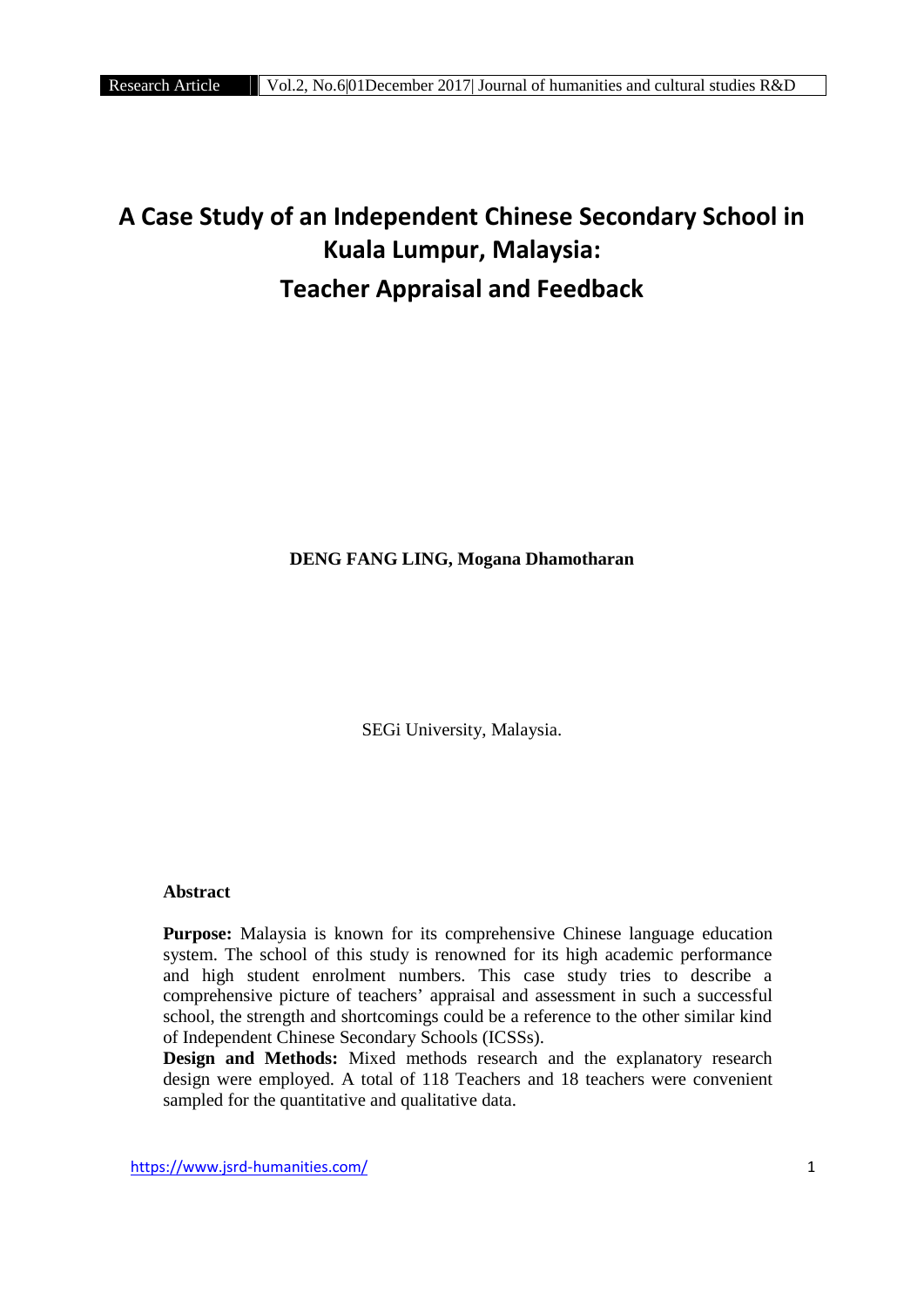**Findings:** Teachers play various roles in a school so that the multiple layer assessment was employed for teacher appraisal work in the school. The annual teacher appraisal done internally by the school had little impact on job satisfaction and self-efficacy.

**Originality:** Existing literature on the Chinese language system of education in Malaysia approaches it from various angles of teaching methodology, curriculum, learning motivation, classroom environment and historical underpinnings. There is a dearth of knowledge on teacher appraisal of these successful schools and this case study attempts to address this gap in knowledge by applying a comprehensive and in-depth mixed research design.

**Keywords:** Case Study; High Performing Vernacular School; Independent Chinese Secondary School; Mixed Methods Research; Teacher Appraisal and Feedback

# **1. Introduction**

#### *1.1 Background of the study*

Malaysia is known for its comprehensive Chinese language education system and it is the only country in the world, which has the whole Mandarin education system from primary school to university level besides China, Hong Kong and Taiwan. Since as early as 414 A.D. the Chinese had made contact with the Malay Archipelago (known to the Chinese as Nanyang) and the first significant Chinese settlements could be dated from the thirteenth-century (Comber, 1983, p. 1). The early known contacts with the Malay Archipelago probably occurred during the Ming Dynasty, when the Chinese eunuch, Admiral Cheng Ho, visited Malacca in the fifteenth century, after which the Chinese began to settle in the Malay Archipelago (Comber, 1983, p. 1).

The earliest record of Chinese schools dates back to 1815 when the London Missionary Society started a Chinese school in Malacca. In 1819, there were also three old-style Chinese schools in Singapore. In these early Chinese schools, the local dialect was the medium of instruction. In 1904, the first Chinese school built along modern lines was the Yiu Sin Chinese School in Singapore. Kuen Cheng, the first Chinese Girls School in Kuala Lumpur, was founded in 1908. In the same year, the Chung Hwa School for illiterate workers in Penang was set up by political activists from China. The further spur in the development of the Chinese Modern Schools in Malaya was the May Fourth Movement in China in 1919. By 1920, there were 181 Chinese schools in the Federated Malay State and 313 in the Straits Settlements (Lee, 2011, p. 8).

The Chinese school system is a very important part of the education system of Malaysia since its inception. The education system of Malaysia before Independence can be split into two periods, namely, Before The British Colonial Period (1400 - 1786) and During The British Colonial Period (1786 - 1956). Generally, the founding and funding of Chinese schools was the responsibility of the Chinese community. The expenditure for building these schools was borne fully by the Chinese businessmen and leaders. A series education policies had been implemented in this country after the Second World War. The 1957 Education Ordinance was reviewed by the Education Review committee of 1960, headed by Rahman Talib. This Report was formulated in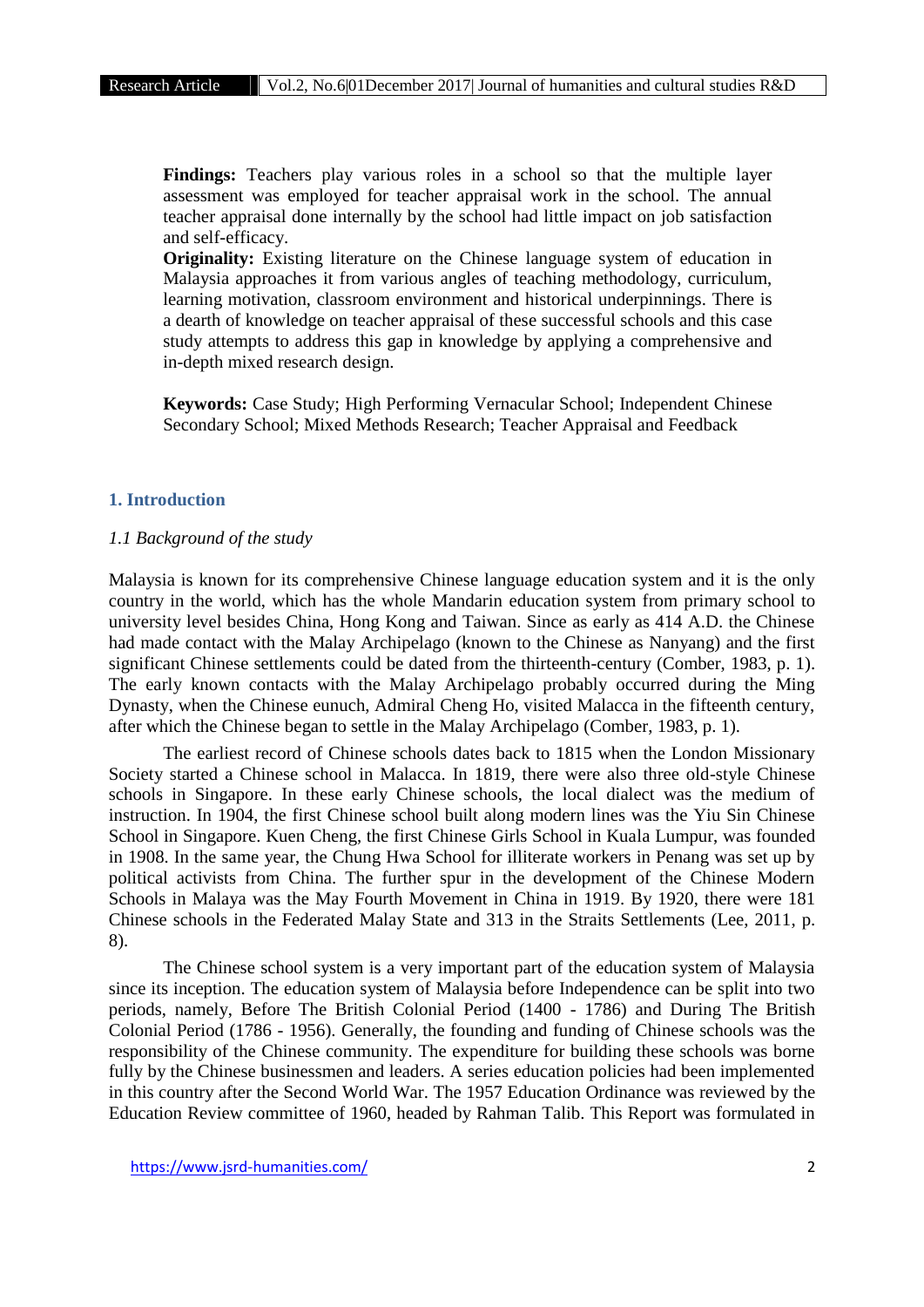the Education Act, 1961 and it set the pattern of education system that has continued up to the present day. It was mentioned in this Report that partial government aid should cease as from 1 January 1962 and only full assistance would be given to those schools which converted to National Type. Since the government's financial aid was vital to the survival of many of the Chinese secondary schools, more than half of the 41 Chinese secondary schools had converted to English Medium, National-Type schools. The other 14 Chinese secondary schools refused to give in and have remained Independent schools from 1962 up to this day (Kua, 1990, pp. 95-98).

Currently, the academic standard achieved by Independent Chinese Schools' graduates after 12 years of education is not recognized by the Malaysian Government, but has been accepted as adequate qualification for admission into universities in Taiwan, Singapore, Japan and the USA. Other institutions of tertiary education in Canada, UK, Australia, New Zealand and elsewhere have also recognized their qualifications. Among these Independent schools, the most representative is The Independent High School, Kuala Lumpur, which is one of Malaysia's oldest high schools. Despite the lack of government funding, the school has maintained a 99.05% passing rate for all government examinations since being established. Since 2012, the school has more than 5000 students and 300 teachers, being one of the largest high schools in Malaysia. The school was chosen because of its good reputation and long established history in Malaysia. The high academic achievement in Mathematics and Science makes the school not only famous in the Chinese community but also the Non-Chinese community. The school attracts more and more Non-Chinese students to study there. Whilst, most of the existing research is directed to the teaching and learning of Mandarin, students motivation, classroom environment or developmental issues. There appears to be a gap in knowledge of teacher appraisal of a successful Independent Chinese Secondary School (ICSS) that may be addressed by a case study with mixed research methods. Thus, it is interesting to present a wide perspective of teacher appraisal and feedback, hence the result of this study could be a reference point for related stakeholders who are interested in keeping such schools competitive in this globalization era.

# **1.2The Independent High School**

The Independent High School is a top performing secondary school in Kuala Lumpur, Malaysia. According to the school yearbook, the total enrolment number is 5155, the number of junior classes is 52, while the number of senior classes is 44, a total of 96 classes in the school. There are 275 teachers working in the school. The school has one Principal and four Vice-Principals under the School Governing Board. The examination passing rate reached 99.05 percent. In 2015, 96 teachers were awarded prizes in China Overseas Exchange Association at the Excellent Chinese Teacher Conference in Malaysia, which was held by the Chinese Embassy in Malaysia (School Year Book, 2015).

The school academic policy is the two-track system in English and Chinese, which enables students to participate in the national government examinations such as SPM and STPM. The school is committed to the implementation of the educational philosophy for the country to cultivate talent to meet the needs of a pluralistic society. A two-track school policy allows students to achieve good results in the school examinations and it has won the appreciation and support of many parents and people in the Chinese community.

The school follows the 'three-three academic', which means that is a three-year junior high school and three-year high school, and the implementation of 'grade repetition' system. Students passing the Junior United Examination Certificate (JUEC) will advance to Form 4 and Form 5. The The Independent High School practices the mother tongue based trilingual education, which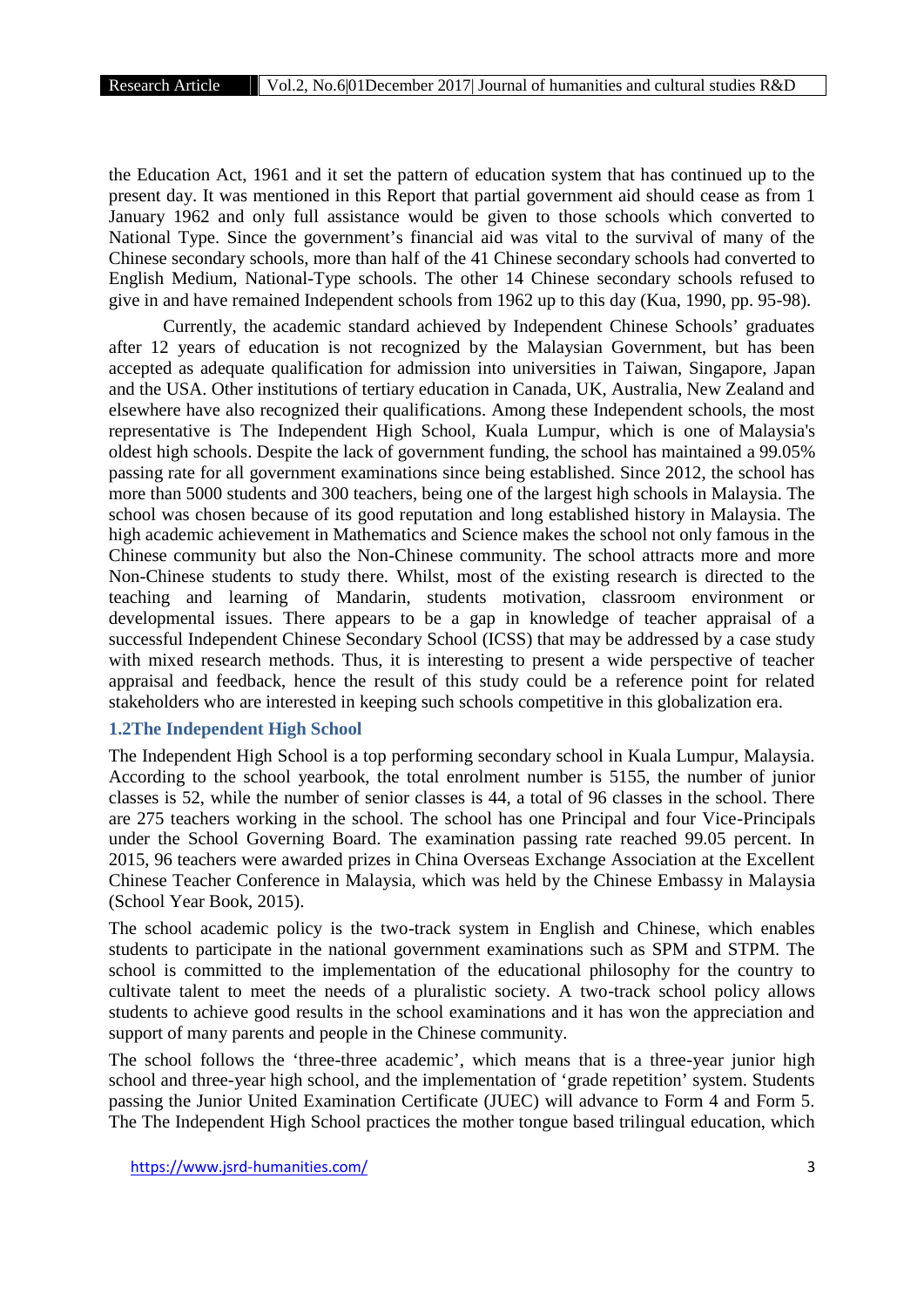emphasizes balance and lays the foundation for students to continue their studies or advance to employment. emphasizes balance and lays the foundation for students to continue their studies or advance to employment.<br>All classes from junior to senior in the school are named in Chinese such as Loyalty (忠zhong),

Filial Piety (孝, xiao), Benevolence (仁 ren), Love (爱 ai), Faith (信xin), Righteousness(义, vi), Peace (和, he), Fairness (平, ping), Courtesy (礼, li), Honesty (廉, lian), Intelligence (智, zhi), Wisdom (慧, hui), Diligence (勤, qin), Honesty (诚, cheng), Morality (德, de), Agility (敏,min), Venerate (敬, jing), and Courage (勇yong). All of these words deliver the core values of traditional Chinese culture (School Year Book, 2015). The extra-curricular activities are grouped into six categories, such as Academic Clubs, Performance Clubs, Music Clubs, Art Clubs, Sports Activities and Mathematical Study Group. ior in the school are named in Chinese such as Loyalty ( $\exists$ zhong),<br>olence ( $\Box$  ren), Love ( $\bigotimes$  ai), Faith ( $\leftarrow$  is in), Righteousness( $\Diamond$ , yi),<br>ping), Courtesy ( $\dag$ ,  $\Diamond$ , li), Honesty ( $\circ$ ,  $\Diamond$ , an), Intelligen

#### *2. Methodology*

#### **2.1 Mixed methods research design**

Mixed methods research is a method that combines statistical treads with stories and this collective strength provides a better understanding of the research problem (Creswell, 2014). An explanatory mixed methods design is employed in this study. The first intent of the research is to collect and analyse both quantitative and qualitative data, the merged results are used for comparing the results as well as validating one set of results with the other; besides, this study will explain the research problem by quantitative results firstly then supplemented with qualitative results for the more in-depth understanding the research questions (Creswell, 2014).



*Figure 1.* Explanatory sequential design (A Concise Introduction to Mixed Methods Research, John W. Creswell, 2015, p. 39)



*Figure 2.* Procedural diagram for explanatory sequential design (A Concise Introduction to Mixed Methods Research, John W. Creswell, 2015, p. 39)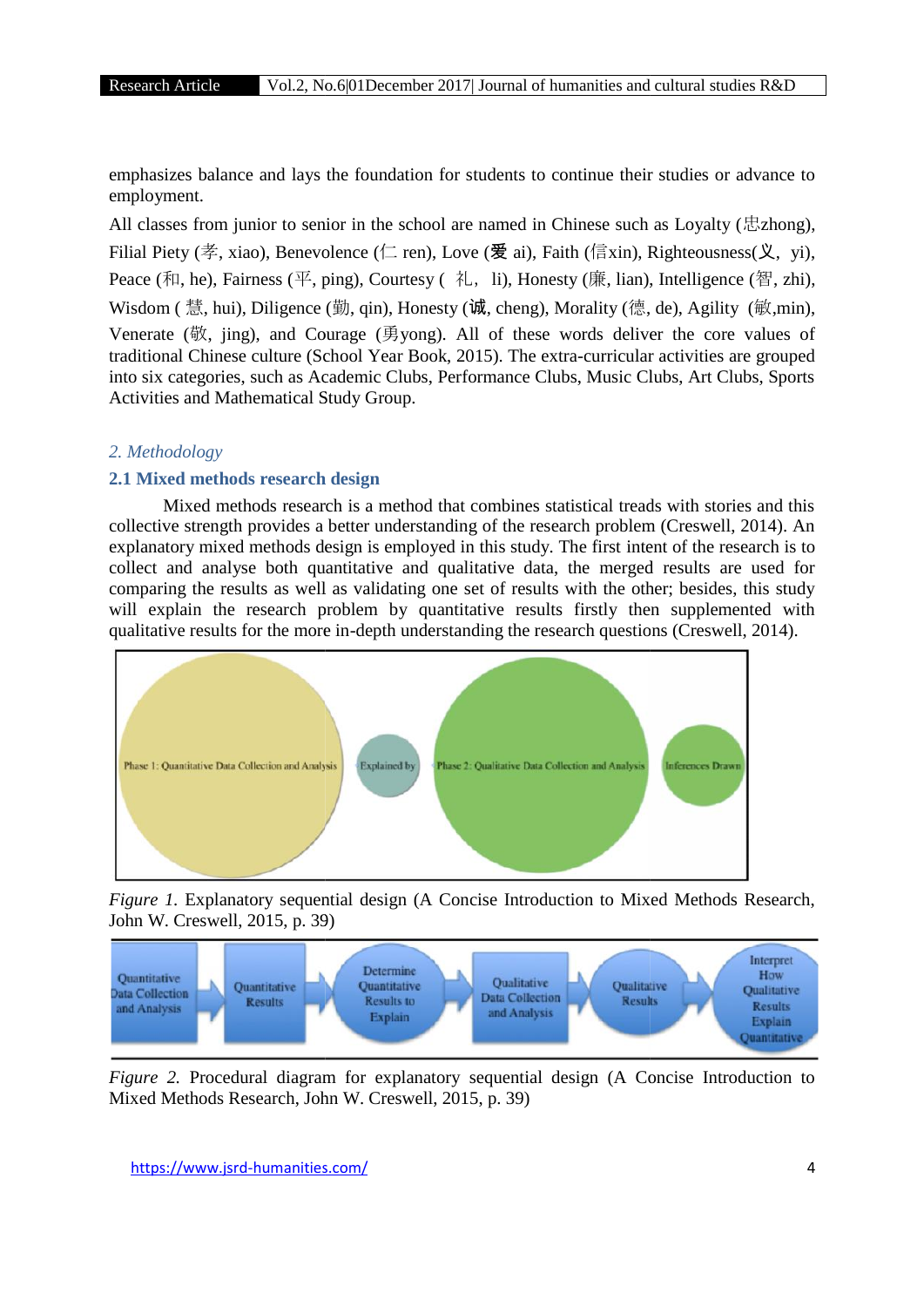A total of 120 teachers will be sampled through convenience sampling from 300 teachers in the school. The second phase of sampling in the study is the qualitative strand. The individuals in the qualitative sample will be drawn from the pool of participants in the quantitative sample, and because qualitative sample is a subset of the quantitative sample, besides, the qualitative data collection consists of obtaining information from fewer participants than the qualitative sample, the sizes of the two samples will be unequal (Creswell, 2014). A total of 30 teachers were invited to join in the qualitative part of the research; all of them filled the questionnaire in the first phase, so they could understand the interview questions later.

# **2.2 Teacher teaching and learning questionnaire**

The quantitative questionnaire employed for the teachers was adapted from the Organisation for Economic Co-operation and Development (OECD), Teaching and Learning International Survey (TALIS), which is the first international survey to focus on the working conditions of teachers and learning environment in schools. It is worthy to mention that Malaysia has participated in the first round of TALIS as a partner country in 2007-08 (Creating effective teaching and learning environments: First results from TALIS, 2008).

The focus group interviews included audio recordings, these recordings were then transcribed and analysis began upon completion of each transcription. Passages extracted from interviews were taken verbatim from transcriptions of recorded interviews. The data would be coded using both Microsoft Word and NVivo.11 software. (Marshall & Rossman, 1999; Miles &Huberman, 1999; Strauss & Corbin, 1998). A pilot study is employed and the data collected from the pilot test yield a good reliability coefficient at .899. Internal validity was employed at this stage due to the small sample size and a panel of experts helped to validate the questionnaire for content validation. The Explore Factor Analysis (EFA) was employed to define the underlying structure among the variables in the analysis.

| Main Research questions                                            | Dimensions                   | Data<br>and<br>sources<br>collection methods                   |  |  |
|--------------------------------------------------------------------|------------------------------|----------------------------------------------------------------|--|--|
| What is the teachers' The<br>perceived value on teacher evaluation | objectives of                | these Teacher Teaching<br>and<br><b>Learning Questionnaire</b> |  |  |
| appraisal?                                                         | Frequency of assessment      | (118 participants)                                             |  |  |
|                                                                    | Impact of teacher assessment | Open-ended<br>Focus<br>Group Interview<br>(18 participants)    |  |  |

Table 1. *Research questions and data source and collection methods*

# *3. Findings and discussion*

## **3.1 Teacher appraisal and feedback**

Evaluation can play an important role in school improvement and teacher development. Identifying strengths and weakness, making informed resource allocation decisions, and motivating actors to improve performance can help achieve policy objectives such as school improvement, school accountability and school choice.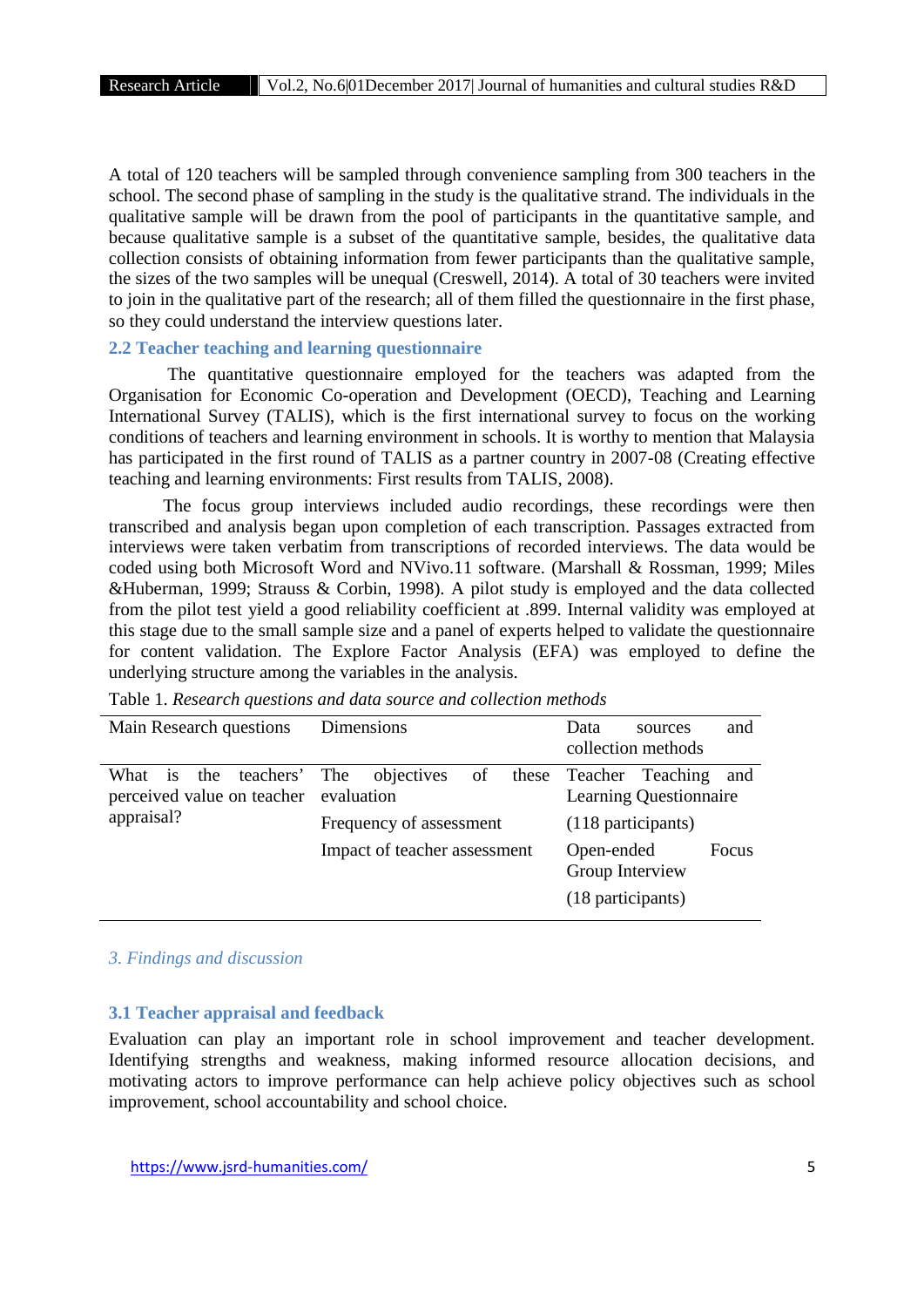## **What are the teachers' perceived values of teacher appraisal?**

The first section discusses the nature and impact of school evaluation; it focuses on the frequency of evaluation and the objectives of these evaluations.

3.2 The Frequency and Objectives of Evaluation

School evaluation refers to an evaluation of the whole school rather than of individual subjects or Department. Teacher appraisal and feedback occurs when the school Principal, and external inspector or the teacher's colleagues review a teacher's work. This appraisal can be conducted in ways ranging from a more formal, objective approach to a more informal and subjective approach. Explore Factor Analysis (EFA) techniques was employed at the beginning and used to sketch the full picture of factor loadings.

#### *KMO and Bartlett's Test*

| Kaiser-Meyer-Olkin Measure of Sampling Adequacy. |      | .855     |  |
|--------------------------------------------------|------|----------|--|
| Bartlett's Test of Sphericity Approx. Chi-Square |      | 1497.038 |  |
|                                                  | df   | 190      |  |
|                                                  | Sig. | .000     |  |
|                                                  |      |          |  |

|                                                                                                       |           |   |   |                | I able<br>2.<br>Explor |
|-------------------------------------------------------------------------------------------------------|-----------|---|---|----------------|------------------------|
|                                                                                                       | Component |   |   |                | $\epsilon$             |
| Pattern Matrix <sup>a</sup>                                                                           |           | 2 | 3 | $\overline{4}$ | Factor                 |
| Direct appraisal of my classroom teaching.                                                            | .871      |   |   |                | Analysi                |
| Innovative teaching practices.                                                                        | .830      |   |   |                | (The<br>S              |
| Relations with students.                                                                              | .817      |   |   |                | areas<br>οt            |
| Professional development I have undertaken.                                                           | .801      |   |   |                | teacher                |
| Classroom management.                                                                                 | .743      |   |   |                | apprais                |
| Knowledge and understanding of my main subject<br>$field(s)$ .                                        | 741       |   |   |                | al and<br>evaluat      |
| Knowledge and understanding of instructional practices,<br>knowledge in my main subject field $(s)$ . | .686      |   |   |                | ion)                   |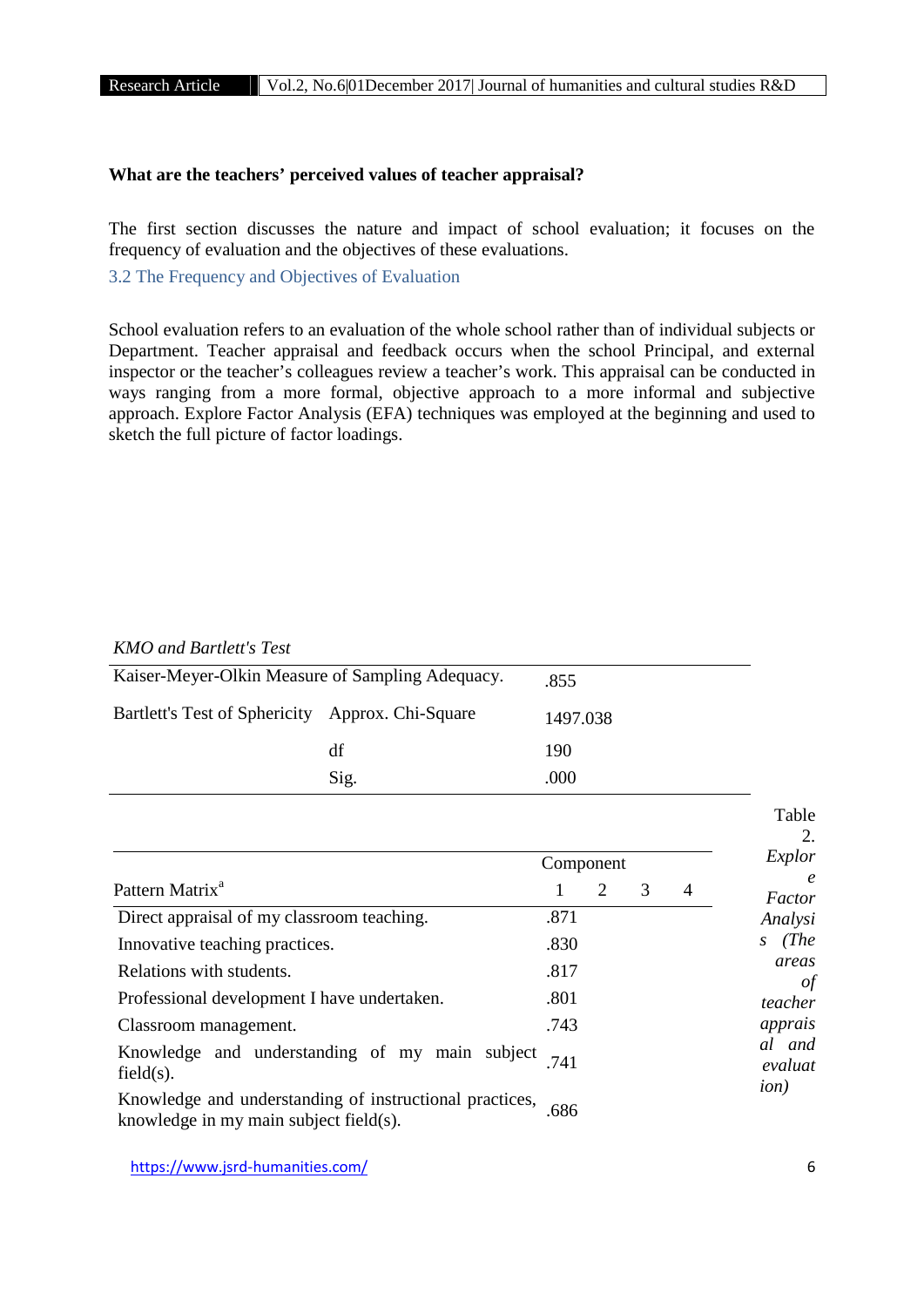| .677 |      |
|------|------|
| .875 |      |
| .861 |      |
| .823 |      |
| .783 |      |
| .779 |      |
| .760 |      |
| .893 |      |
| .810 |      |
|      | .907 |
|      | .904 |
|      | .420 |
|      |      |

| Cronbach's alpha | N of Items            |
|------------------|-----------------------|
| .915             | x                     |
| .911             | რ                     |
| .700             | $\mathcal{D}_{\cdot}$ |
| .826             | 3                     |

Table 4. *Mean value (The areas of teacher appraisal and feedback)*

|                                  |       | Mean     | Value   |         |
|----------------------------------|-------|----------|---------|---------|
| Factor                           | Mean  | Midpoint | Minimum | Maximum |
| 1. Teacher teaching practices    | 32.45 | 24       | 8       | 40      |
|                                  |       |          |         |         |
| 2. Enhanced teaching activities/ | 21.48 | 18       | 6       | 30      |
| Cooperation with Principal or    |       |          |         |         |
| teachers                         |       |          |         |         |
| 3. Evaluation parties            | 4.96  | 8        | 2       | 14      |
|                                  |       |          |         |         |
| 4. Student achievement and       | 11.34 | 9        | 3       | 15      |
| feedback from parent             |       |          |         |         |

Factor loadings in this section (Table 4) has four streams; assessment focus include factor one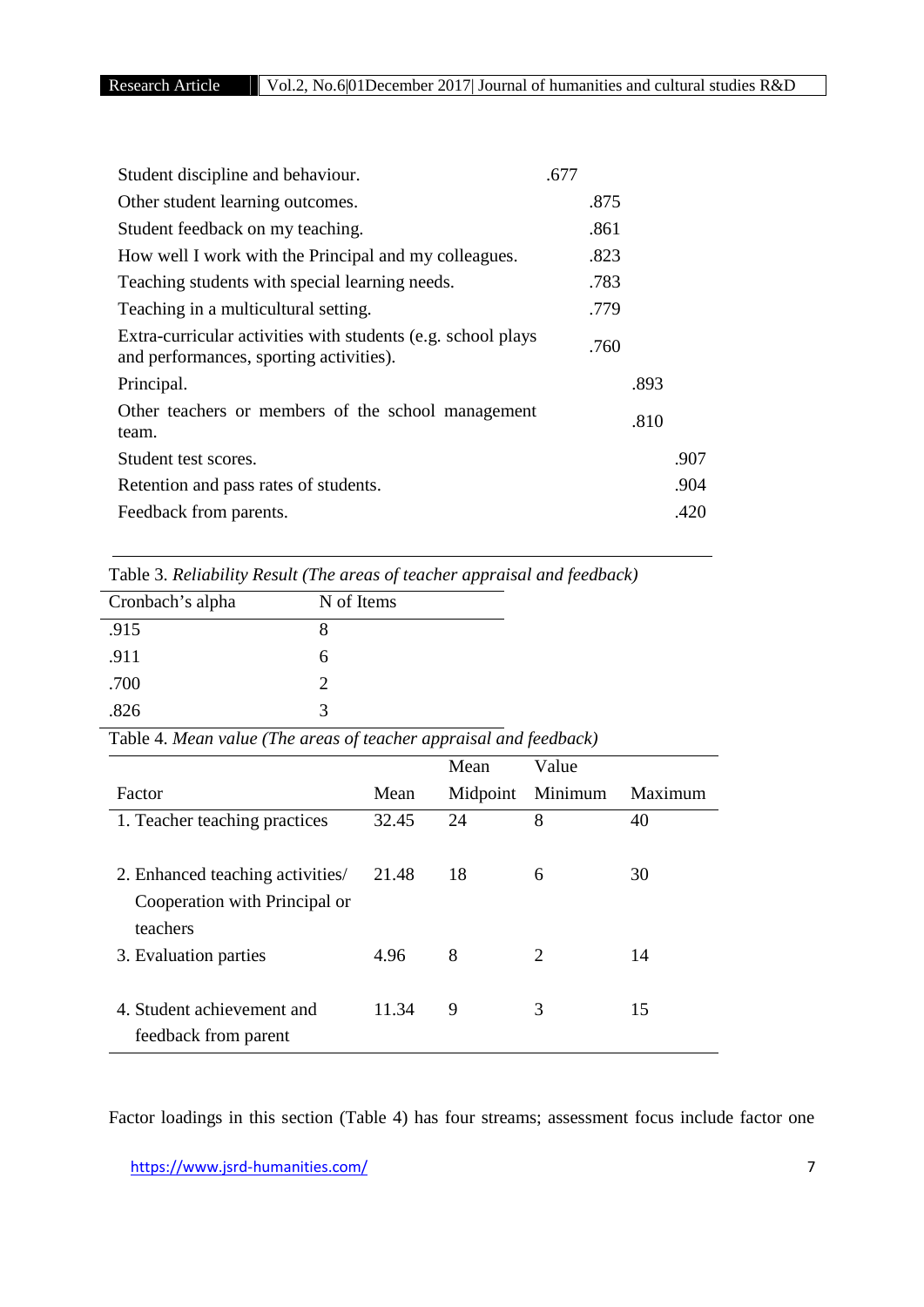"Teacher teaching practices", factor two "Enhanced teaching activities/Cooperation with Principal or teachers" and factor four "Student achievement and feedback from parent" while, factor three refers to "the assessment parties for the school". According to the comparison between mean value and midpoint, factor one "Teacher teaching practices" (mean 32.5, midpoint 24) is higher than the others, the maximum value is 40, the mean value of factor one is 32.5, which means that teachers think teacher teaching practice is moderate and of quite high importance when they receive this appraisal and feedback. The enhanced teaching activities or cooperation with Principal or teachers (mean 21.5, midpoint 18) is also considered with moderate and higher importance. Then is the student achievement and feedback from parent (mean 11.34, midpoint 9).

It is interesting to note that the frequency of appraisal and feedback they received from Principal, other teachers, members of the school management team and external individuals or bodies were not as frequent as they expected (mean 4.96, midpoint 8). The frequency is between once every two years and once a year and some teachers in the focus group interviews indicated that the evaluation work could be organized at least twice per year for the fair and correct result.



*Figure 3.* Frequency of appraisal and feedback

In terms of teacher appraisal and feedback frequency (Figure 3), about half of teachers (57.5%) reported that the frequency of receiving appraisal and feedback from the Principal is less than once every two years and some of them (30%) said that it is about once per year. Some teachers (40.2%) reported that the appraisal and feedback that they had received from other teachers or once every two years and some of them (30%) said that it is about once per year. Some teachers (40.2%) reported that the appraisal and feedback that they had received from other teachers or members of the school management rate of receiving the appraisal and feedback from the external individual or body was less than once every two years. School evaluation conducted by an external inspectorate or equivalent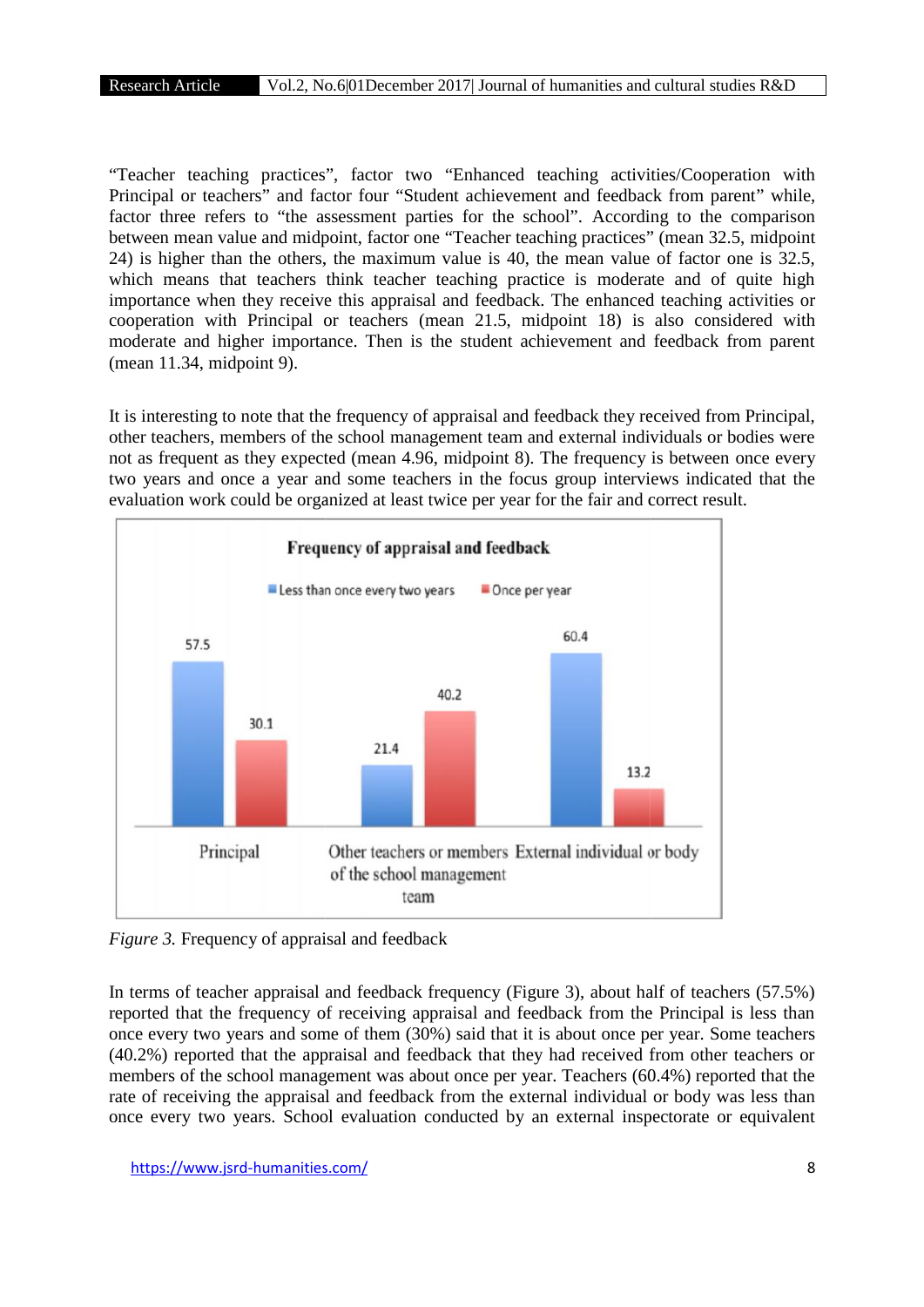agency was slightly less frequent than school self-evaluations during the study period. This indicated that the evaluation system of this school is more internally driven. In a conclusion, appraisal and feedback from other teachers or members of school management team was higher than Principal assessment or the external parties. It the evaluation system of this school is more internally driven. In<br>I feedback from other teachers or members of school management tea<br>I assessment or the external parties.<br>Teacher Appraisal Criteria

# 3.3 Focus of Teacher Appraisal Criteria

Teachers were asked to rate the importance of 17 potentially important areas in evaluations undertaken in the previous one year, given that these areas would generally be considered important for students' education (Figure 4).



Figure 4. *Criteria for school evaluations*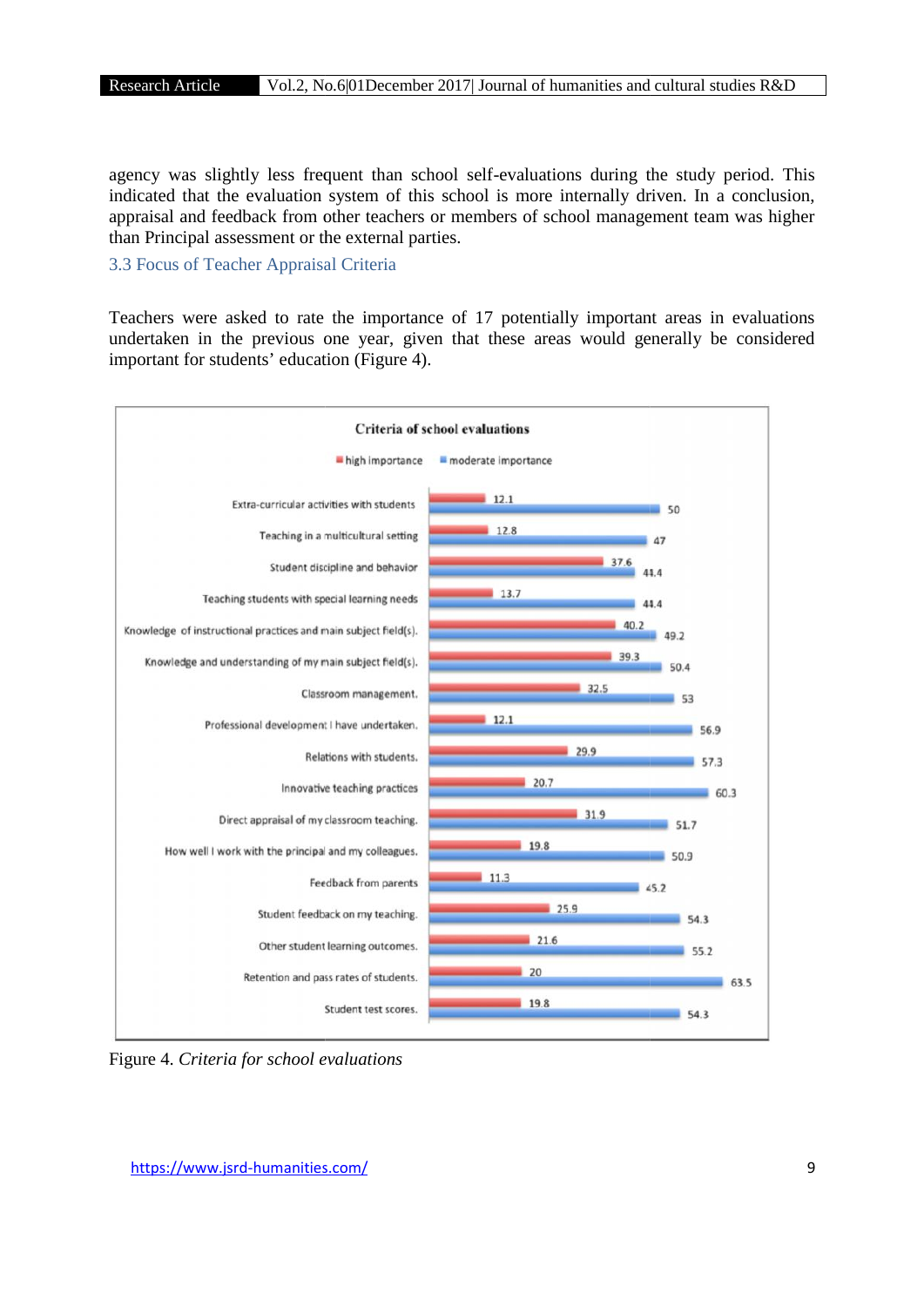Figure 4 distinguishes between two categories of school evaluation in the school, teaching activities and student outcomes. Regarding with student outcomes, there are three main criteria: Student test score (54.3%), retention and pass rates (63.5%), and a category described as other learning outcomes (55.2%). Interestingly, comparing student outcome criteria, retention and pass rates of students were the most important while the students' test score is the lowest among the student outcome criteria.

Comparing the other five related criteria, feedback from parents (45.2%) was considered to be of somewhat relatively low importance according to teachers' report in this school, while student feedback about the teaching they received (54.3%) was rated as of relatively high importance in the school. It is proved from another criteria that relations with students (57.3%) rated relatively high as of moderate importance in school evaluation, finally, extra-curricula activities with students is also an important criteria perceived by teachers (50%). However, teachers think teaching students with special learning needs (44.4%) is not very important as a school evaluation criteria as well as student discipline and behaviour (44.4%).

The highest rated criteria for teaching activities in this school in order of moderate importance were: Innovative teaching practice (60.3%), professional development teacher has undertaken (56.9%), classroom management (53%), direct appraisal of teachers' classroom teaching (51.7%), how well they work with the Principal and colleagues (50.9%), knowledge and understanding of main subject fields (50.4%), and knowledge of instructional practice (49.2%).

Central to teachers' ability to educate students is their knowledge of their main subject fields (39.3%) and instructional practice (40.2%). These were considered to be of high importance in school evaluations. However, teaching in a multicultural setting (12.8%) was relatively lower rated criteria for school evaluation. The relatively minor focus on teaching in a multicultural setting in school evaluation may not be a problem in this school as teachers did not report the need for improvements in their teaching in multicultural setting which is the lowest rated as the most needed professional development area. This finding is different from the OECD survey result as reported in the following:

"In contrast, in Malaysia over three-quarters of teachers who reported a high level of development need in this area worked in schools that gave teaching in a multicultural setting moderate or high importance in their school evaluation."

(Creating Effective Teaching and Learning Environments: First Results from TALIS, OECD, 2009, p. 146)

The majority of students of The Independent High School are local Chinese, however, as the proportion of Non-Chinese students has kept increasing during these years, the multicultural setting would be more and more important in the future.

3.4 Outcome of Teacher Appraisal and Feedback

*What are the teachers' perceived outcome of appraisal and feedback?*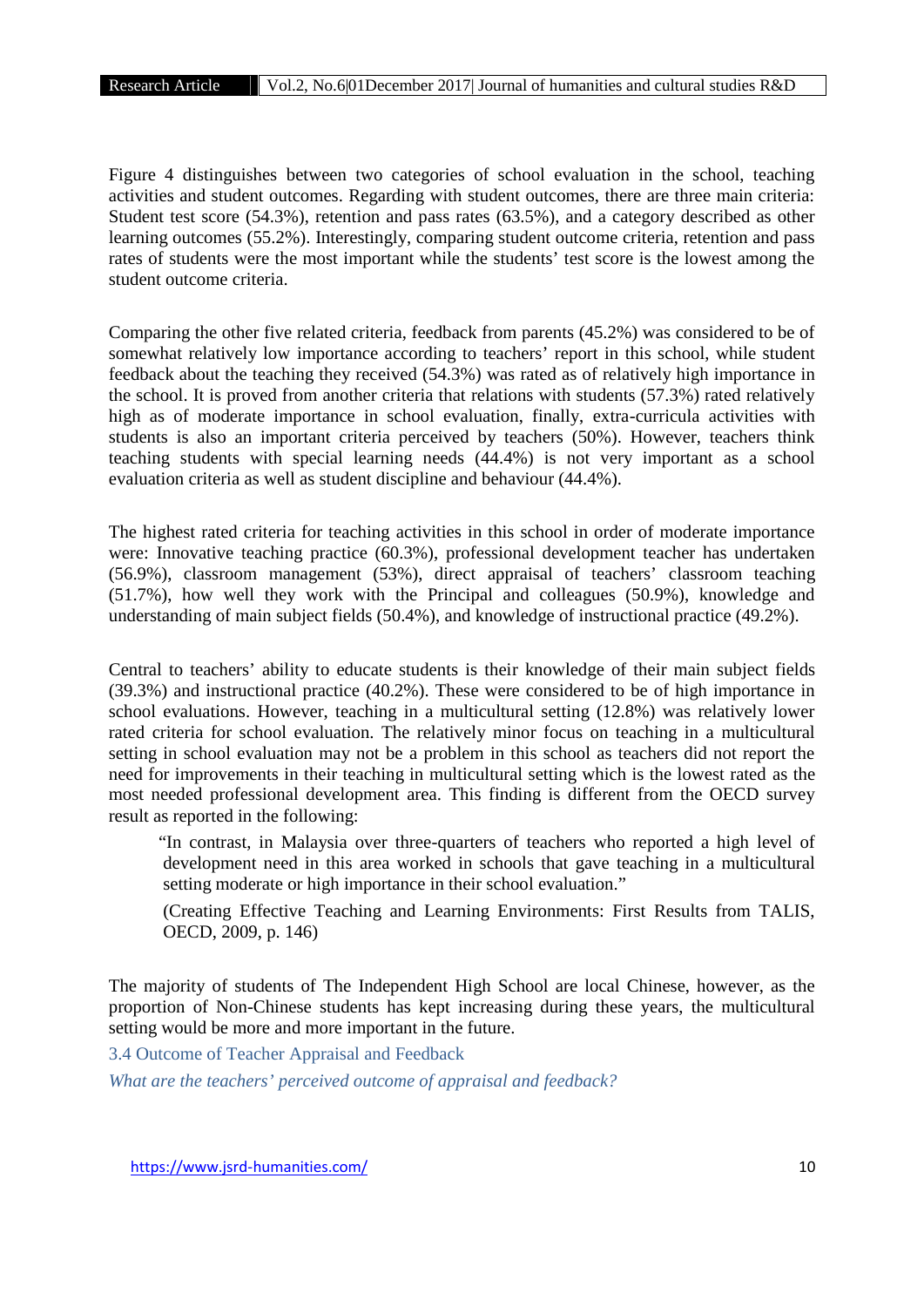To better understand the role of school evaluation within the larger framework for evaluating education in schools, teachers were asked to identify the level of influence of school evaluations. If school evaluations are to have an impact on school Principals and teachers, and ultimately on student learning, they will have to have an effect on the functioning of schools and potentially on the development of schoolteachers. The greater the potential impact of a school evaluation the greater the potential impact on the education offered by schools.

Table 5. *Explore Factor Analysis (Changes led by the appraisal or feedback received at this school)*

*(KMO and Bartlett's Test)*

| Kaiser-Meyer-Olkin Measure of Sampling Adequacy. | .917               |          |  |
|--------------------------------------------------|--------------------|----------|--|
| <b>Bartlett's Test of Sphericity</b>             | Approx. Chi-Square | 1740.470 |  |
|                                                  | df                 | 105      |  |
|                                                  | Sig.               | .000     |  |

# Pattern Matrixa

|                                                                                                                       | Component |      |
|-----------------------------------------------------------------------------------------------------------------------|-----------|------|
|                                                                                                                       | 1         | 2    |
| A change in salary.                                                                                                   |           | .938 |
| A financial bonus or another kind of monetary reward.                                                                 |           | .957 |
| Opportunities for professional development activities.                                                                |           | .609 |
| A chance in the likelihood of career advancement.                                                                     |           |      |
| Public recognition from the Principal and/or your colleagues.                                                         |           | .628 |
| Public recognition from the Principal and/or your colleagues.                                                         |           |      |
| Changes in your work responsibilities that make the job more<br>attractive.                                           |           | .778 |
| A change in salary.                                                                                                   |           | .636 |
| A financial bonus or another kind of monetary reward.                                                                 |           | .712 |
| Your classroom management practices.                                                                                  | .831      |      |
| Your knowledge and understanding of your main subject field(s).                                                       | .999      |      |
| knowledge and understanding of instructional practices<br>Your<br>(knowledge mediation) in you main subject field(s). | 1.002     |      |
| A development or training plan to improve your teaching.                                                              | .882      |      |
| Your teaching of students with special learning needs.                                                                | .638      |      |
| Your handling of student discipline and behaviour problems.                                                           | .892      |      |
| Your teaching of students in a multicultural setting.                                                                 | .543      |      |
| The emphasis you place upon improving student test scores in your<br>teaching.                                        | .774      |      |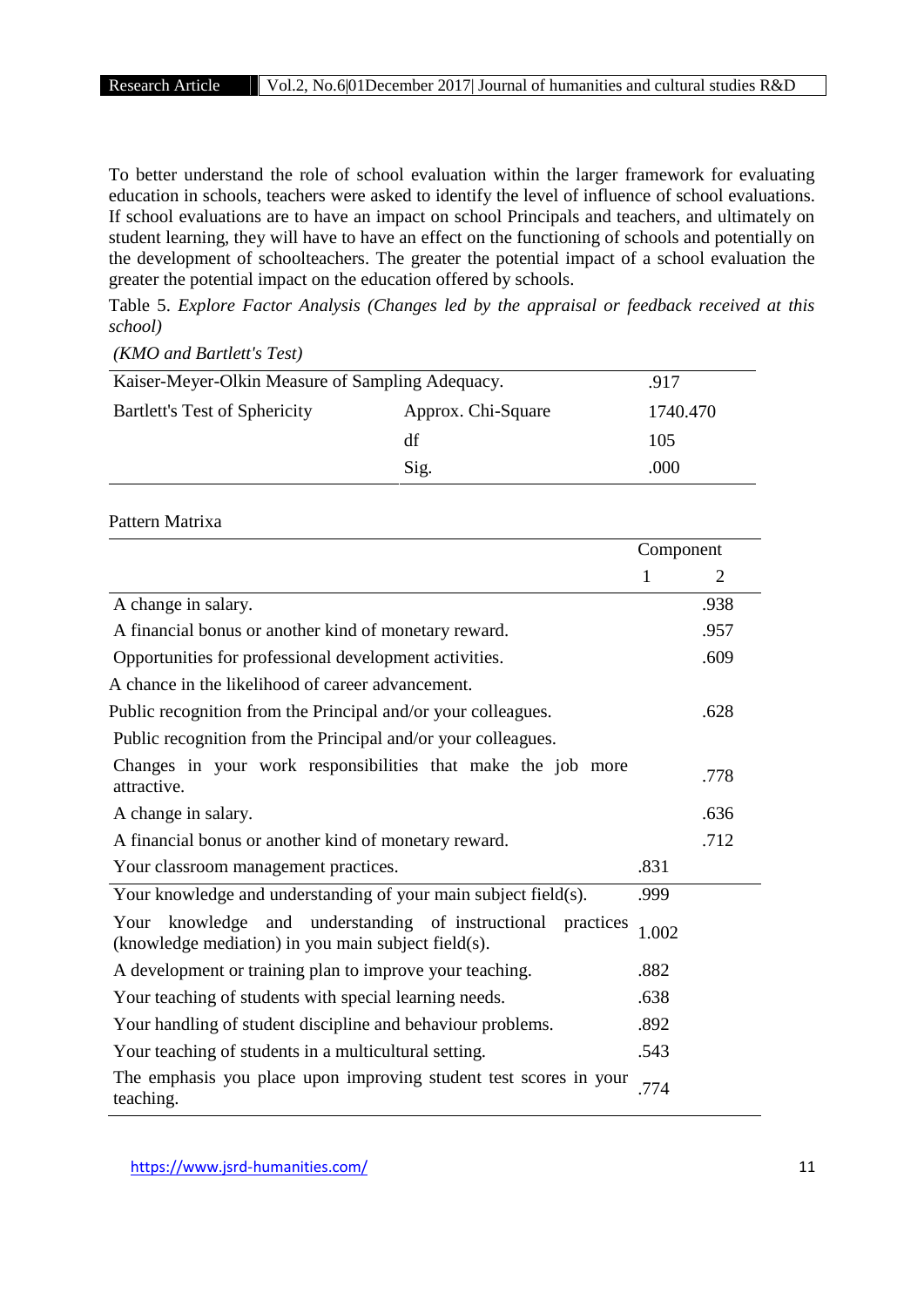Extraction Method: Principal Component Analysis.

Rotation Method: Oblimin with Kaiser Normalization.<sup>a</sup>

a. Rotation converged in 7 iterations.

Table 6. *Reliability result (Changes led by the appraisal or feedback received in the school)*

| Reliability     | N of Items |
|-----------------|------------|
| Crobach's alpha |            |
| .927            |            |
| .949            |            |

Table 7. *Mean value (Changes led by the appraisal or feedback received in the school)*

| Factor                            | Mean       |    | Midpoint Minimum | Maximum |
|-----------------------------------|------------|----|------------------|---------|
| 1. Changes on working conditions  | 15.09 17.5 |    |                  | 28      |
| (Financial rewards / Public       |            |    |                  |         |
| recognition / work                |            |    |                  |         |
| responsibility)                   |            |    |                  |         |
|                                   |            |    |                  |         |
| 2. Changes on teaching activities | 20.64      | 20 | 8                | 32      |

The Explore Factor Analysis (EFA) (Table 5) gives the factor loadings condition of this section; the value of KMO .917 is very high enough to provide valid construct evidence. According to the mean value result (Table 7), the mean value of "Changes on working conditions" (15.09) is lower than the midpoint of 17.5; for these appraisals teacher received at this school led to a small change on the working conditions. On the other hand, "Changes on teaching activities" (20.64) is higher than the midpoint 20. For this factor, the feedback and appraisal teachers received have directly led to a moderate change on teaching activities with a limited degree.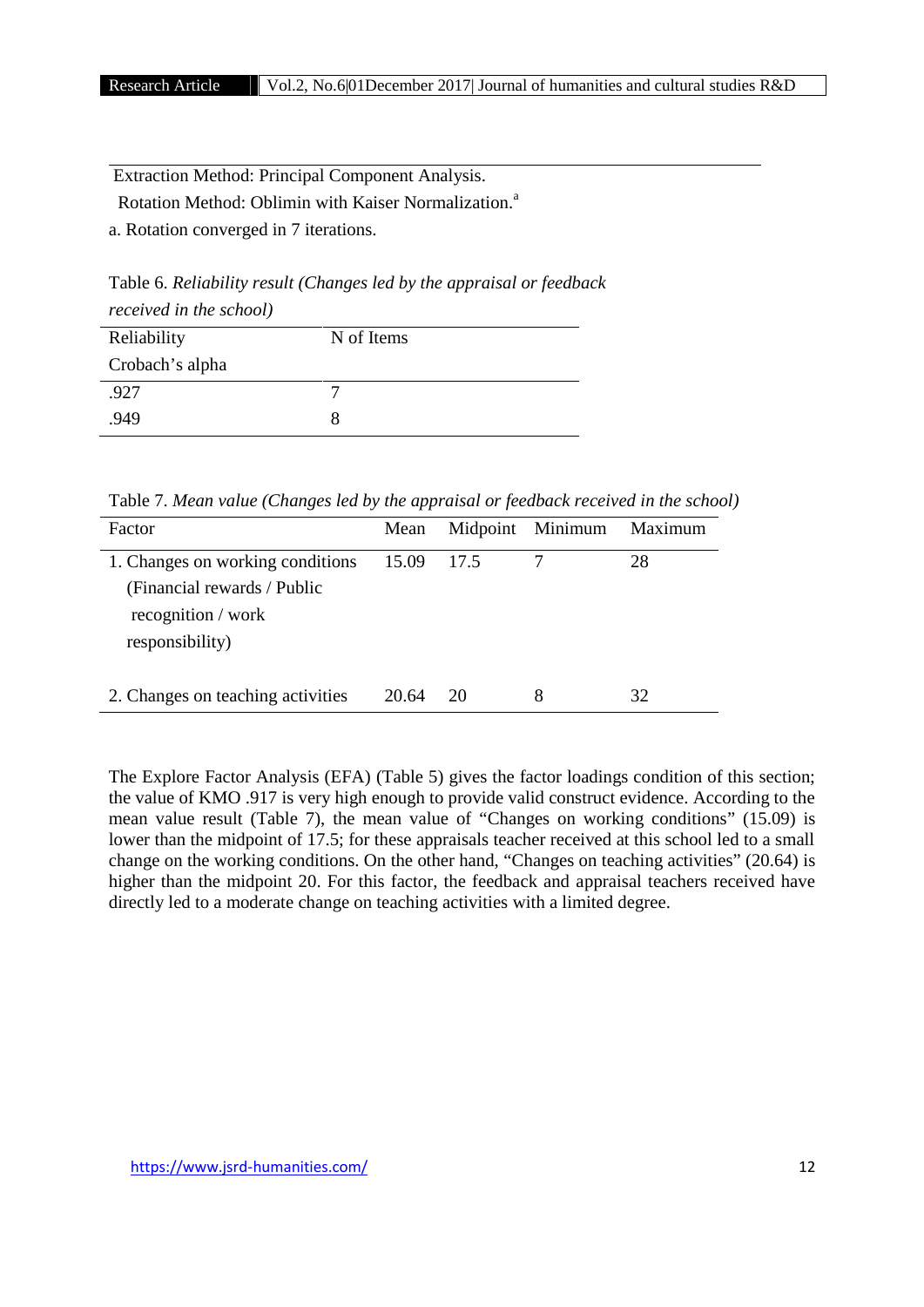

*Figure 5.* Changes led by received appraisal from the school

Teachers (43.2%) indicated that the teacher assessment result would change their 'role in the school development initiatives, and it would give them opportunities to take part in professional development activities (41%). Some teachers (40.7%) think it also bring some certain changes in their work responsibilities (40.7%). However, only a small group teachers (35.6%) said they would get a financial bonus or another kind of monetary reward, salary raise (32.2%) or career (32.2%) advancement (33.1%). Finally, there is no obvious change in public recognition from the Principal as only polled by 27.1% of teachers (Figure 5). ent initiatives, and it would give them opportunities to take p<br>vities (41%). Some teachers (40.7%) think it also bring some<br>nsibilities (40.7%). However, only a small group teachers (<br>ncial bonus or another kind of moneta result would change their 'role in the<br>pportunities to take part in professional<br>ak it also bring some certain changes in<br>nall group teachers (35.6%) said they<br>reward, salary raise (32.2%) or career<br>ange in public recognit

3.5 Impact of Appraisal and Feedback on Teachers' Performance *What are the teachers' perceived impact of appraisal and feedback?* 

The following section is the discussion of the impact of appraisal and feedback on teaching and teacher's work. Seven specific outcomes that affect teachers and their work are discussed in this The following section is the discussion of the impact of appraisal and feedback on teaching and teacher's work. Seven specific outcomes that affect teachers and their work are discussed in this section; it includes several and broader school development.

Table 8. *Explore Factor Analysis (Teachers' perceived value of appraisal and feedback received in the school)*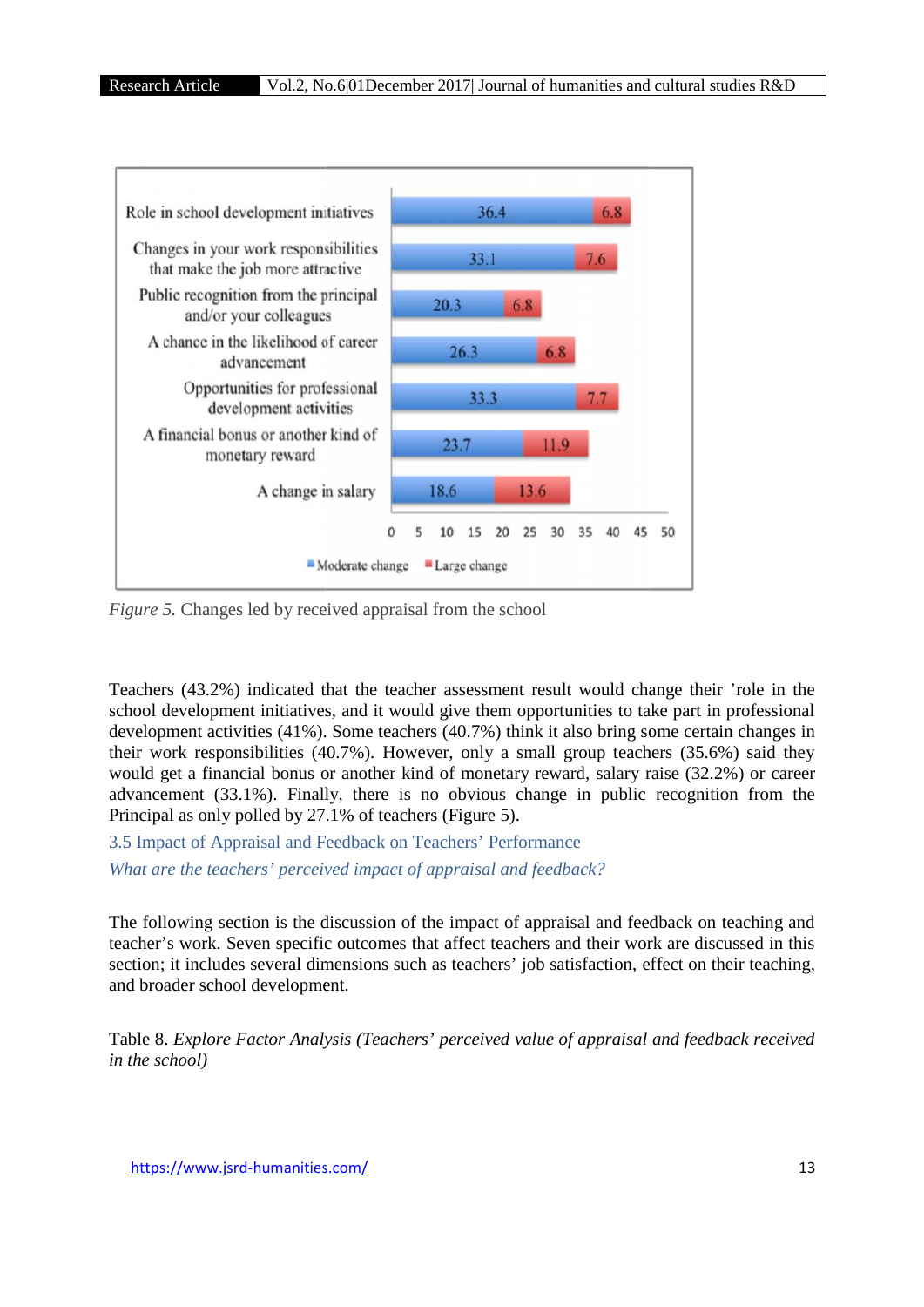| <b>KMO</b> and Bartlett's Test                             |      |         |
|------------------------------------------------------------|------|---------|
| Kaiser-Meyer-Olkin Measure of Sampling Adequacy.           |      | .811    |
| <b>Bartlett's Test of Sphericity</b><br>Approx. Chi-Square |      | 798.316 |
|                                                            | df   | 66      |
|                                                            | Sig. | .000    |

# Pattern Matrixa

|                                                                                                                      | Component    |      |      |  |
|----------------------------------------------------------------------------------------------------------------------|--------------|------|------|--|
|                                                                                                                      | $\mathbf{1}$ | 2    | 3    |  |
| In my opinion, in this school the Principal takes steps to alter                                                     | .934         |      |      |  |
| the monetary rewards of a persistently underperforming teacher.                                                      |              |      |      |  |
| In this school, teachers will be dismissed because of sustained                                                      | .899         |      |      |  |
| poor performance.                                                                                                    |              |      |      |  |
| In my opinion, in this school a development or training plan                                                         | .871         |      |      |  |
| is established for teachers to improve their work as a teacher.                                                      |              |      |      |  |
| In my opinion, the most effective teachers in this school receive                                                    |              |      |      |  |
| the greatest monetary or non-monetary rewards.                                                                       | .841         |      |      |  |
|                                                                                                                      |              |      |      |  |
| If I improve the quality of my teaching at this school, I will                                                       | .630         |      |      |  |
| receive increased monetary or non-monetary rewards.                                                                  |              |      |      |  |
| If I am more innovative in my teaching at this school, I will                                                        | .447         |      |      |  |
| receive increased monetary or non-monetary rewards.                                                                  |              |      |      |  |
| In my opinion, the review of teachers' work has little impact                                                        |              |      |      |  |
| upon the way teachers teach in the classroom in this school.                                                         |              |      | .883 |  |
| In my opinion, the rest of the staff in this school would tolerate                                                   | .846         |      |      |  |
| the sustained poor performance of a teacher.                                                                         |              |      |      |  |
| I think the appraisal of my work and /or feedback received was                                                       |              | .934 |      |  |
| a fair assessment of my work as a teacher in this school.                                                            |              |      |      |  |
| I think the appraisal of my work and /or feedback received was                                                       |              |      | .913 |  |
| helpful in the development of my work as a teacher in this school.                                                   |              |      |      |  |
| In my opinion, the review of teachers' work is largely done to<br>fulfill administrative requirements in this school |              |      | .572 |  |
| In my opinion, in this school the Principal uses effective methods                                                   | .422         |      | .506 |  |
| to determine whether teachers are performing well or badly.                                                          |              |      |      |  |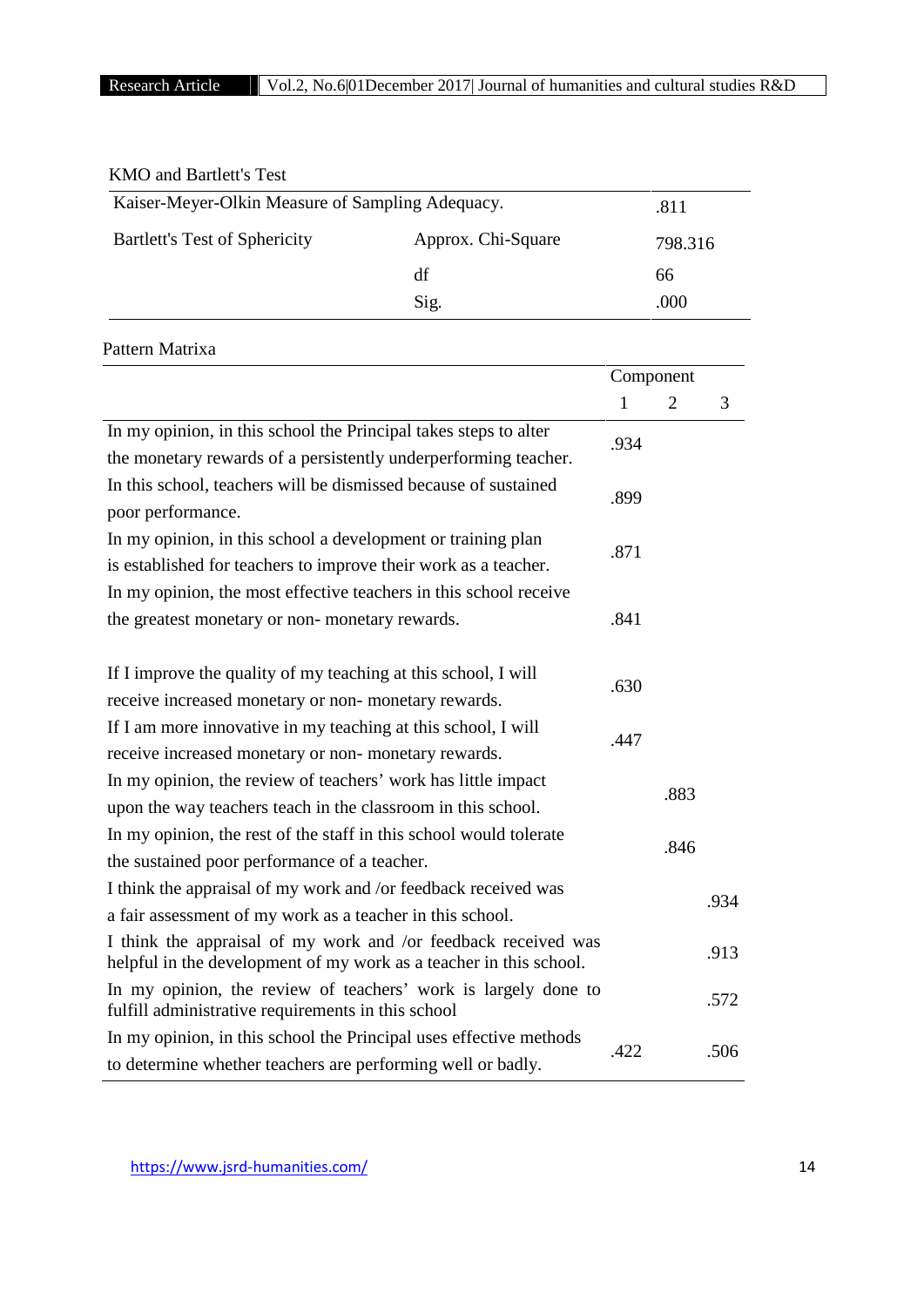| Extraction Method: Principal Component Analysis.                                              |                       |                                                                                     | Table |
|-----------------------------------------------------------------------------------------------|-----------------------|-------------------------------------------------------------------------------------|-------|
| Rotation Method: Oblimin with Kaiser Normalization.<br>a. Rotation converged in 6 iterations. | 9.<br>Reliabi<br>lity |                                                                                     |       |
|                                                                                               |                       | result (Teachers' perceived value of appraisal and feedback received in the school) |       |
| Reliability                                                                                   | N of Items            |                                                                                     |       |
| Cronbach's alpha                                                                              |                       |                                                                                     |       |
| .909                                                                                          | 6                     |                                                                                     |       |
| .581                                                                                          |                       |                                                                                     |       |

Table 10. *Mean value (Teachers' perceived value of appraisal or feedback received in the school)*

| Factor                                                                                       | Mean  |    | Midpoint Minimum | Maximum |
|----------------------------------------------------------------------------------------------|-------|----|------------------|---------|
| 1. School's rewards or punishment on<br>teachers' teaching practices                         | 14.88 | 15 | 6                | 24      |
| 2. Influence on teaching practice/<br>Attitude towards sustained poor<br>performance teacher | 5.53  | 5  | -2               | 8       |
| 3. The fairness and effectiveness of<br>teacher assessment in the school                     | 9.96  | 10 | $\overline{4}$   | 16      |

Table 8 gives the factor loadings condition of this section

The difference between mean and midpoint of each factors indicated that there is a space for School Governing Board to improve the effectiveness of teacher assessment work in the school. Table 10 shows that all the mean value is lower than midpoint and factor two is not higher enough to consider it as good: The factor one "school's rewards or punishment on teachers teaching practices" (mean 14.88, midpoint 15), factor three "The fairness and effectiveness of teacher assessment" (mean 9.96, midpoint 10), and factor two "Influence on teaching practice / Attitude towards sustained poor performance teacher" (mean 5.53, midpoint 5).

.844 4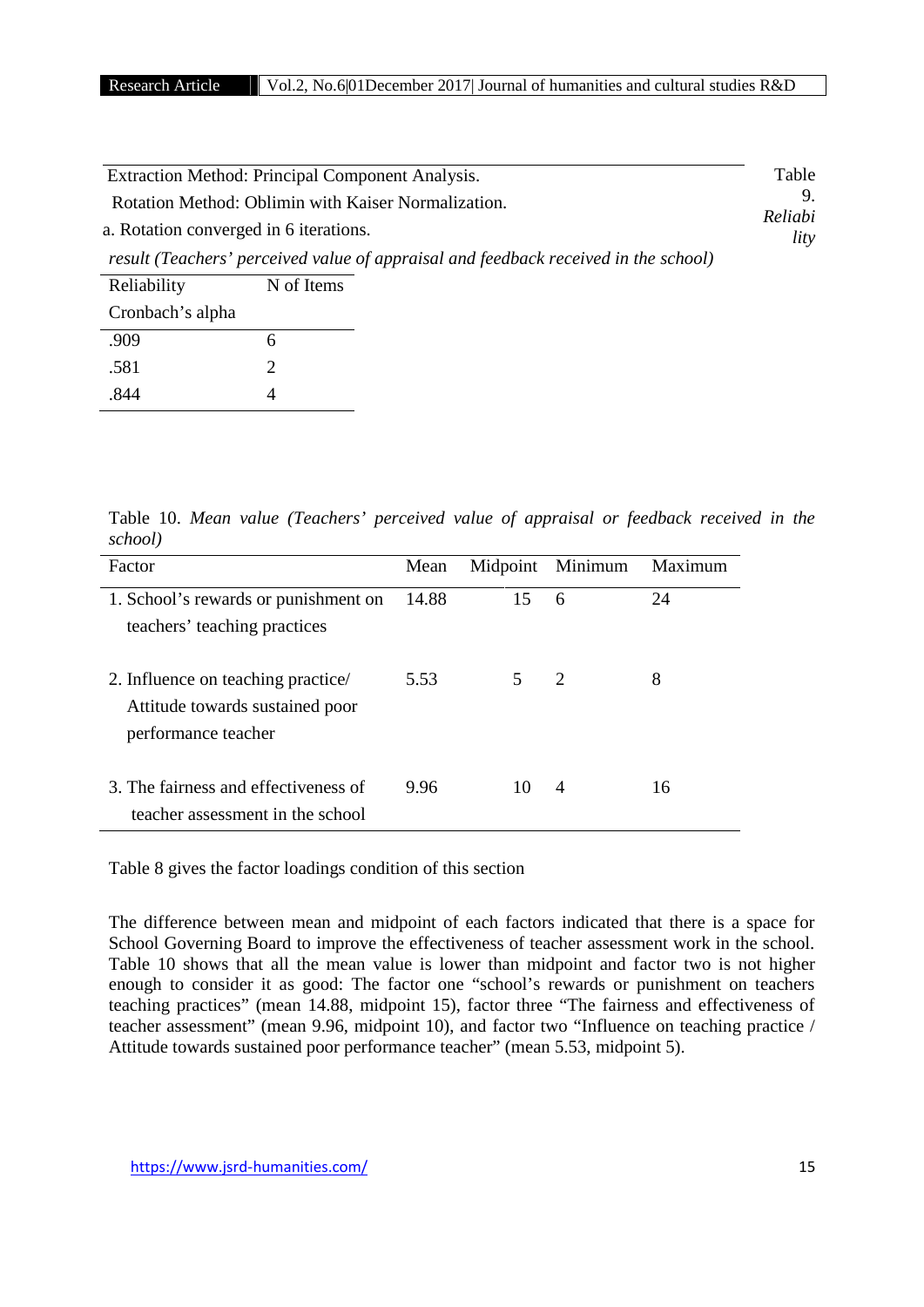

*Figure 6.* Impact of appraisal and feedback on teachers' teaching activities

Teachers recognized that their classroom management practice had been moderately changed (58.1%) after they received the appraisal and feedback. Besides, the assessment also changed their emphasis upon students test scores in their teaching (54.3%), and it would affect their knowledge of the main subject field (50.9%). Their handling of student discipline and behaviour problems also would be moderate changed (50.4%). However, not many teachers (47.4%) agree that it would influence their knowledge and understanding of instructional practices in the main fields or their development-training plan (42.7%). Finally, few teachers think their ability of teaching students in a multicultural setting (34.5%) or teaching of students with special learning needs (33.3%) was moderate changed (Figure 6). scores in their teaching (54.3%), and it would affect their<br>  $(50.9\%)$ . Their handling of student discipline and behaviour<br>
hanged (50.4%). However, not many teachers (47.4%) agree<br>
edge and understanding of instructional upon students test scores in their teaching (54.3%), and it would affect their<br>he main subject field (50.9%). Their handling of student discipline and behaviour<br>would be moderate changed (50.4%). However, not many teachers think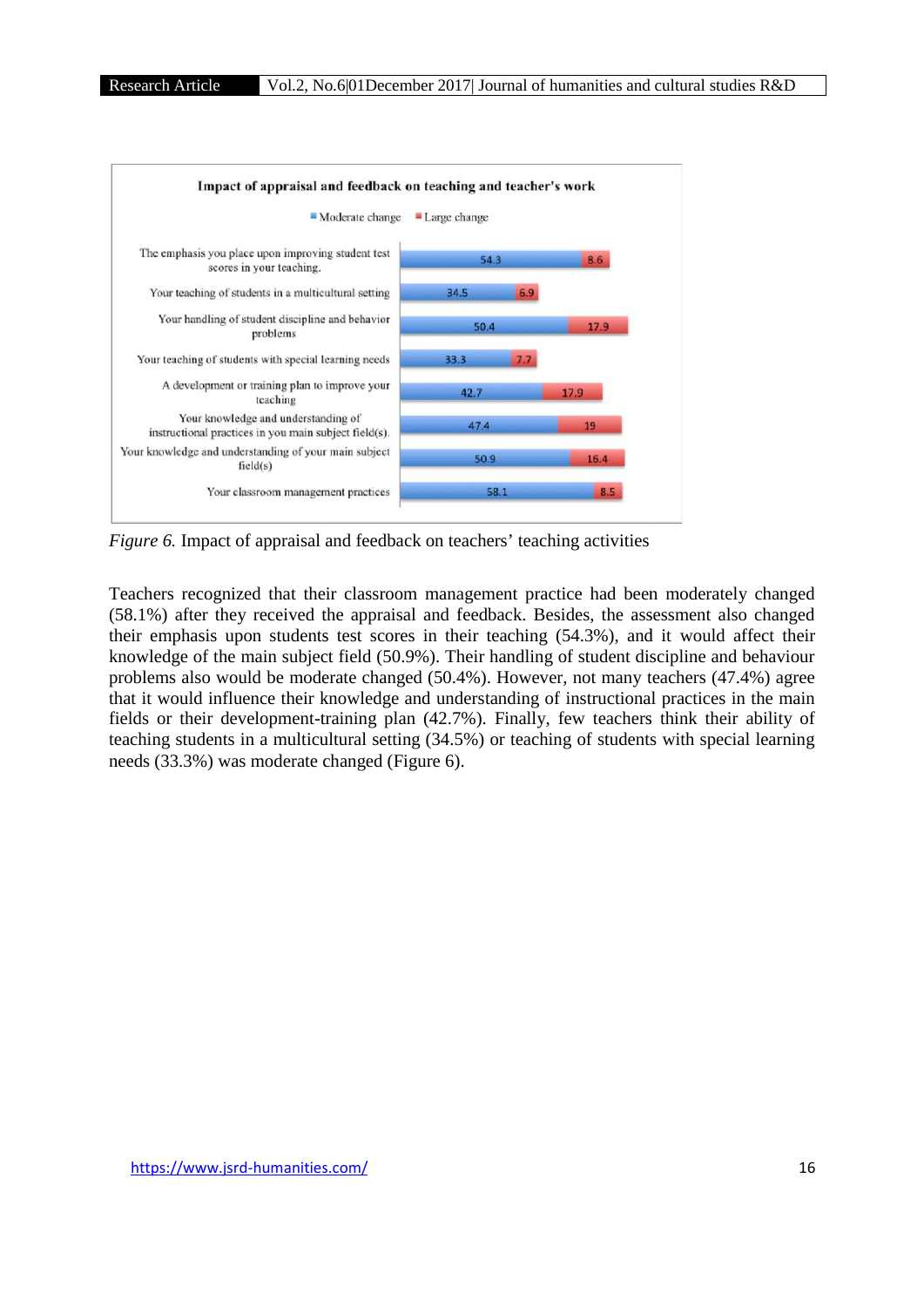

*7.* The fairness and effectiveness of appraisal and feedback (Views ofteachers)

In terms of fairness (Figure 7), more than half of teachers (57.8%) think that the assessment work In terms of fairness (Figure 7), more than half of teachers (57.8%) think that the assessment work was fair with a large proportion (62.9%) indicating that the appraisal was helpful for their work development.



*8.* The changes in job security and job satisfaction (Views of teachers)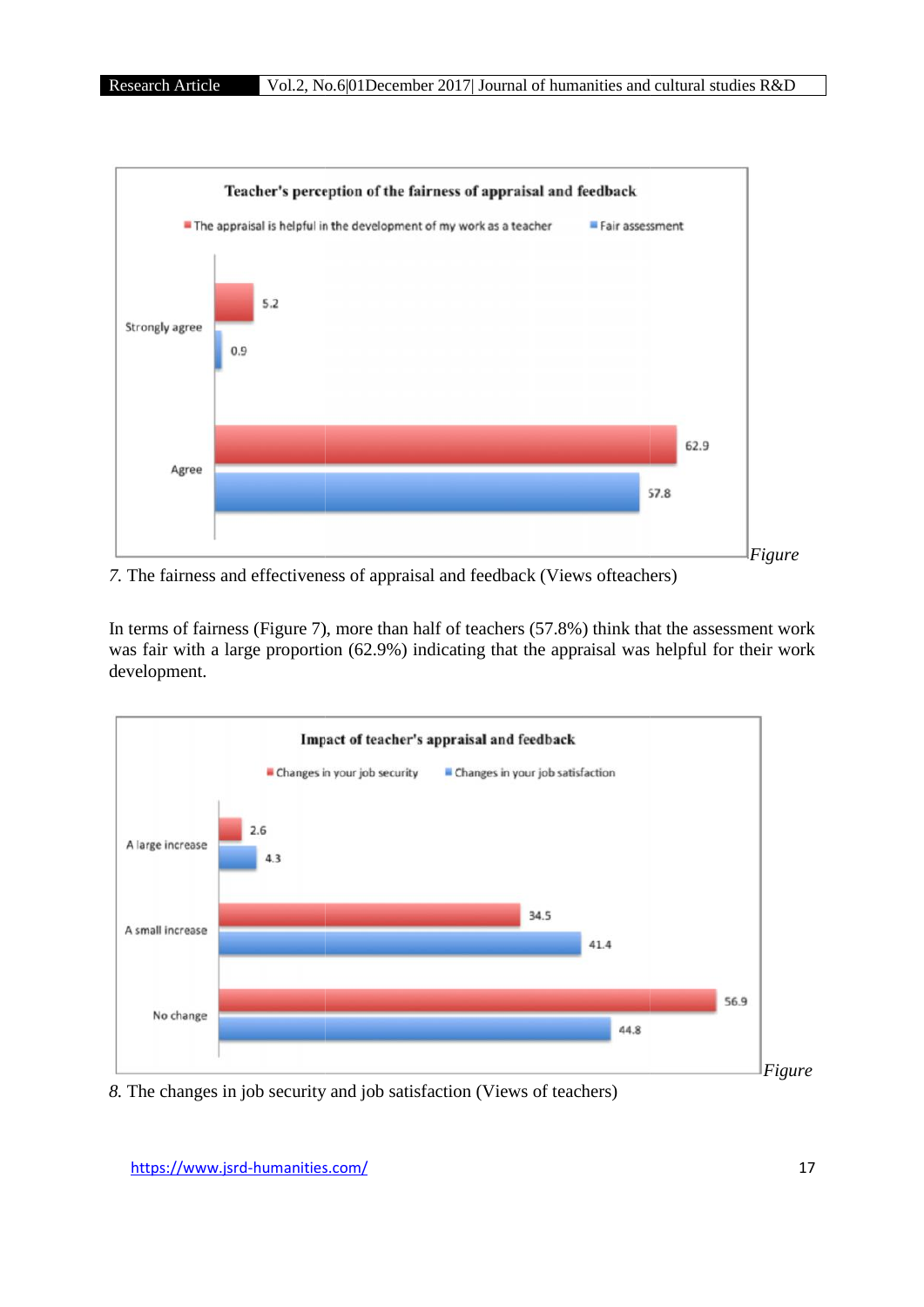The result (Figure 8) also shed some light as to how the appraisal impacted their job security and job satisfaction. More than half the teachers (56.9%) think thought that the appraisal had no impact on their job security, as well as job satisfaction (44.8%). While, teachers (34.5%) indicated that there are small increase on changes in their job security and changes in their job satisfaction (41.4%). However, only 2.6 and 4.3% of participants stated that there would be a large impact on job satisfaction and security.



*Figure 9.* Teachers assessment in school development context

Figure 9 presents teachers' views on the school assessment system and the recognition accorded teachers for their work. It portrayed a positive picture of teachers' working life and career situation in the school. Most of teachers (61.5%) reported that Principal takes steps to alter the monetary rewards of persistently underperforming teacher, as well as the development of training plans established for teachers to improve their work (61%); however, a large proportion of teachers (64.4%) reported that the sustained poor performance of a teacher would be tolerated by the rest of staff, the reasons would be discussed later. Some teachers (49.1%) agreed that teachers would be dismissed because of sustained poor performance. Besides, some teachers (48.7%) stated that effective methods were utilized to determine whether teachers were performing well or badly and teachers (40.5%) indicated that the most effective teachers in this school receive the greatest monetary or non-monetary rewards.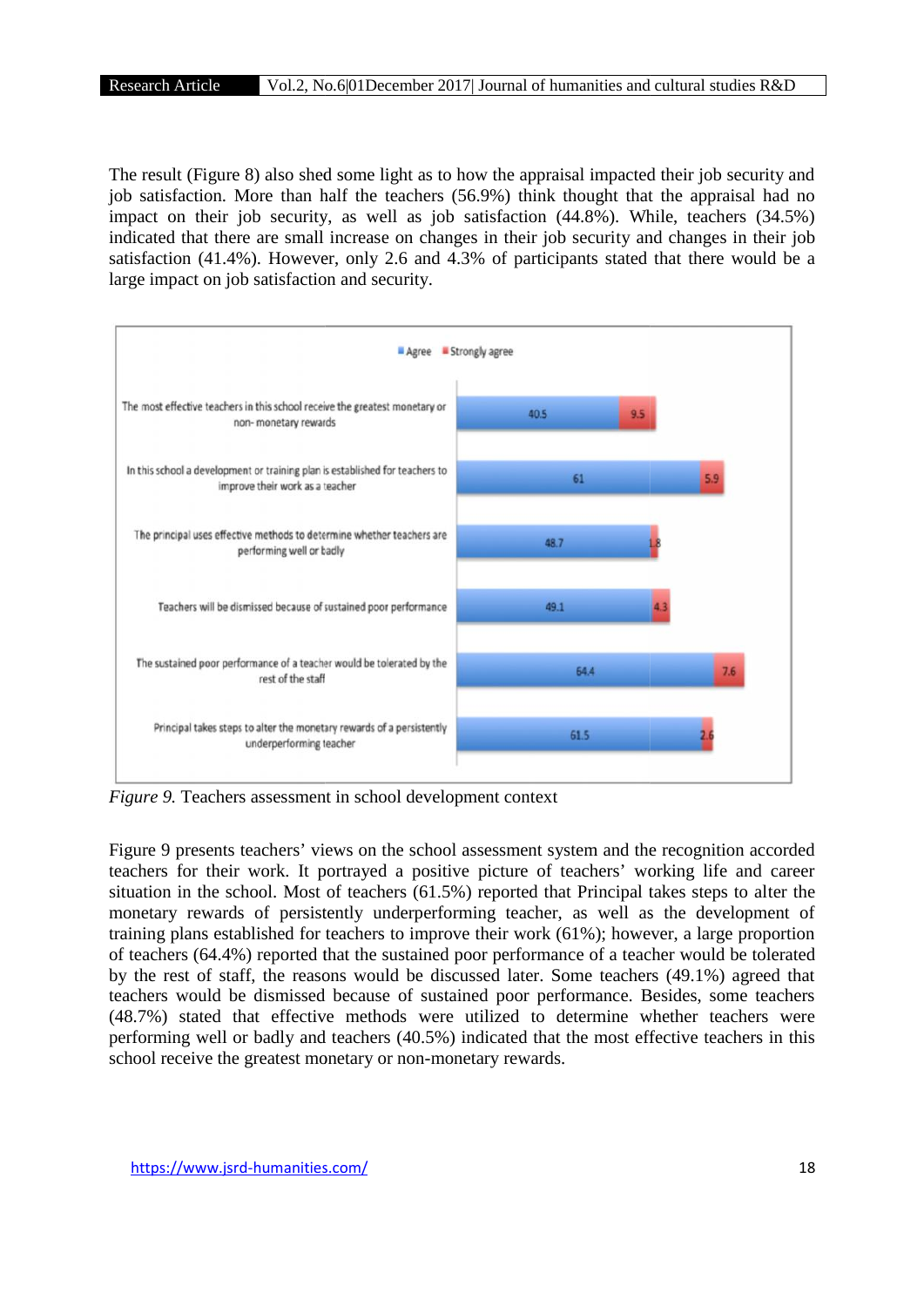The findings are reinforced by the fact that a similar proportion of teachers (45.3%) reported that if they improved the quality of teaching, they would receive monetary or non-monetary rewards. Less than half of the teachers (42.2%) expressed that if they are more innovative in their teaching, they will receive increased money or non- money rewards (Figure 10).



*Figure 10.* The reward mechanism (Views of teachers)

Teachers give more details about the reasons for tolerating the poor performance of other teachers.



*Figure 11.* The sustained poor performance of a teacher (Views of teachers)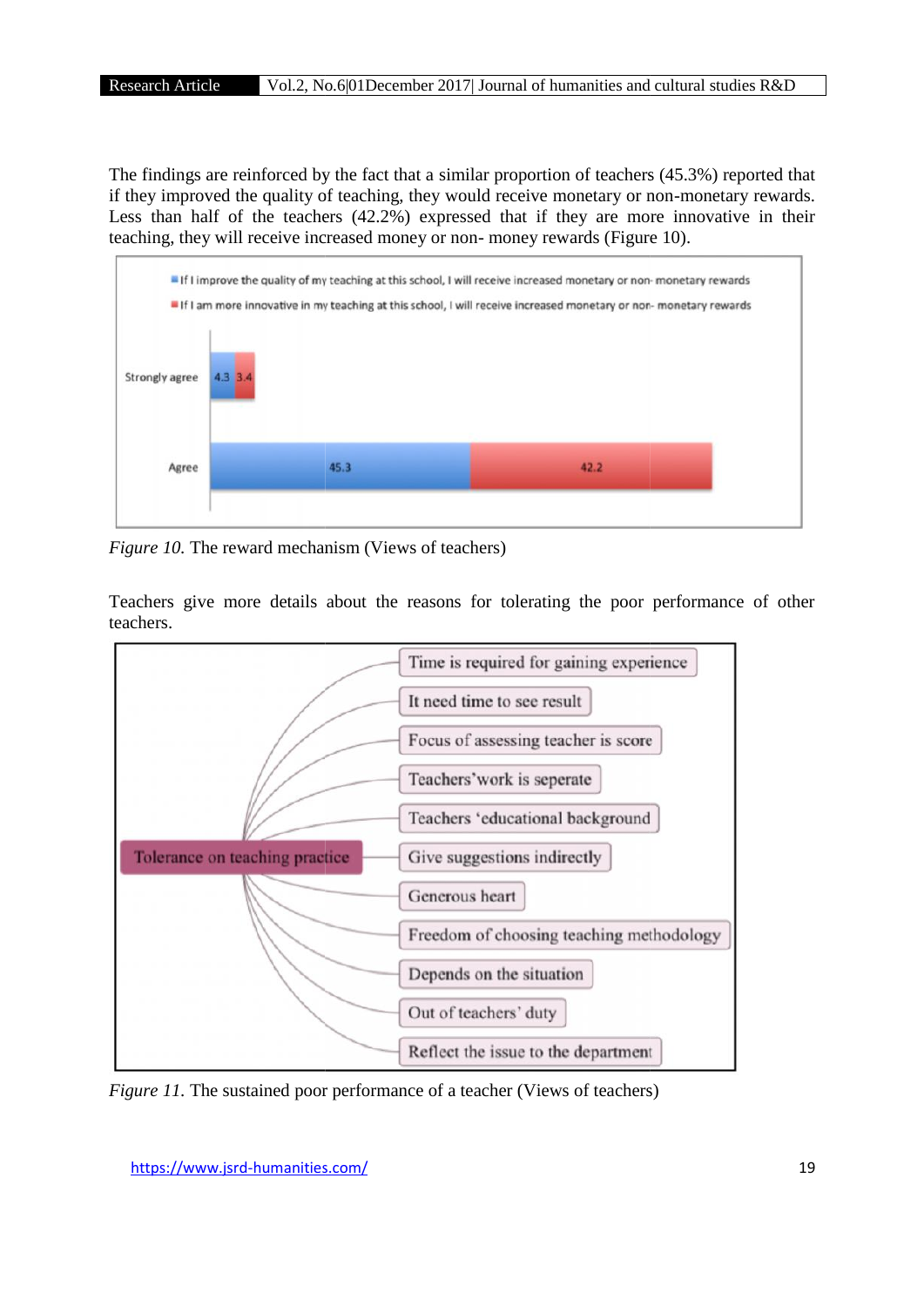Teachers indicated that the sustained poor performance of another teacher could be tolerated for the following reasons: In terms of duty, teachers regard this kind of issue as the duty of Director of the Teaching Affairs Department. Some teachers indicated that this problem should be solved by the related Department and that it was beyond their authority. Besides, it was important to respect the cultural difference between Chinese and other ethnic groups and a generous heart is required in the school. One of the interviewees also pointed out that they had brought this kind of issue to the administrative board, but no changes resulted. This made teachers feel this kind of problem could not be solved, so they preferred to concentrate on their own teaching work. In terms of qualifications, a large proportion of teachers in the school did not have a Bachelor's degree in Education therefore needed time and practice to enhance and improve personal teaching skills gradually over time.

Besides, teachers regarded teaching methodologies as a subjective issue and that each teacher had the freedom to choose the instructional methods that would be most effective in class. Teachers were more concerned about their own sphere of teaching and not concerned with the methods other teachers employed in their classrooms. Teaching methods varied from classroom to classroom, was largely subjective and based on individual teaching experience and personal judgment. Thus, they were wary of intervening in their colleague's sphere of work even on the grounds of poor performance because it had no direct relation with their own teaching practice.

However, a few teachers expressed a different opinion; they thought that teachers worked as a group, so that the poor performance of one will influence the others. This issue deserves concern, so they would give suggestions and experience indirectly. A proportion of teachers also mentioned that certain serious issues would be brought the governing board's attention. For instance, disciplinary type issues which raise concerns about a teacher's moral development. One teacher asserted that the problems of teaching practice could be tolerated, but the sustained poor performance of the administrative board cannot be neglected.

## Charmaine

*I think because in the Chinese community, we are not accustomed to public criticism of the poor performance of others, and is usually our teacher's work is separate Well, basically you teach your class, I taught my class, that Since you teach your class will not have any impact on me, then I certainly do not have any strong rebound.*

### P1.1

*This seems to be a personal, will not affect, as if his poor performance is his personal thing.*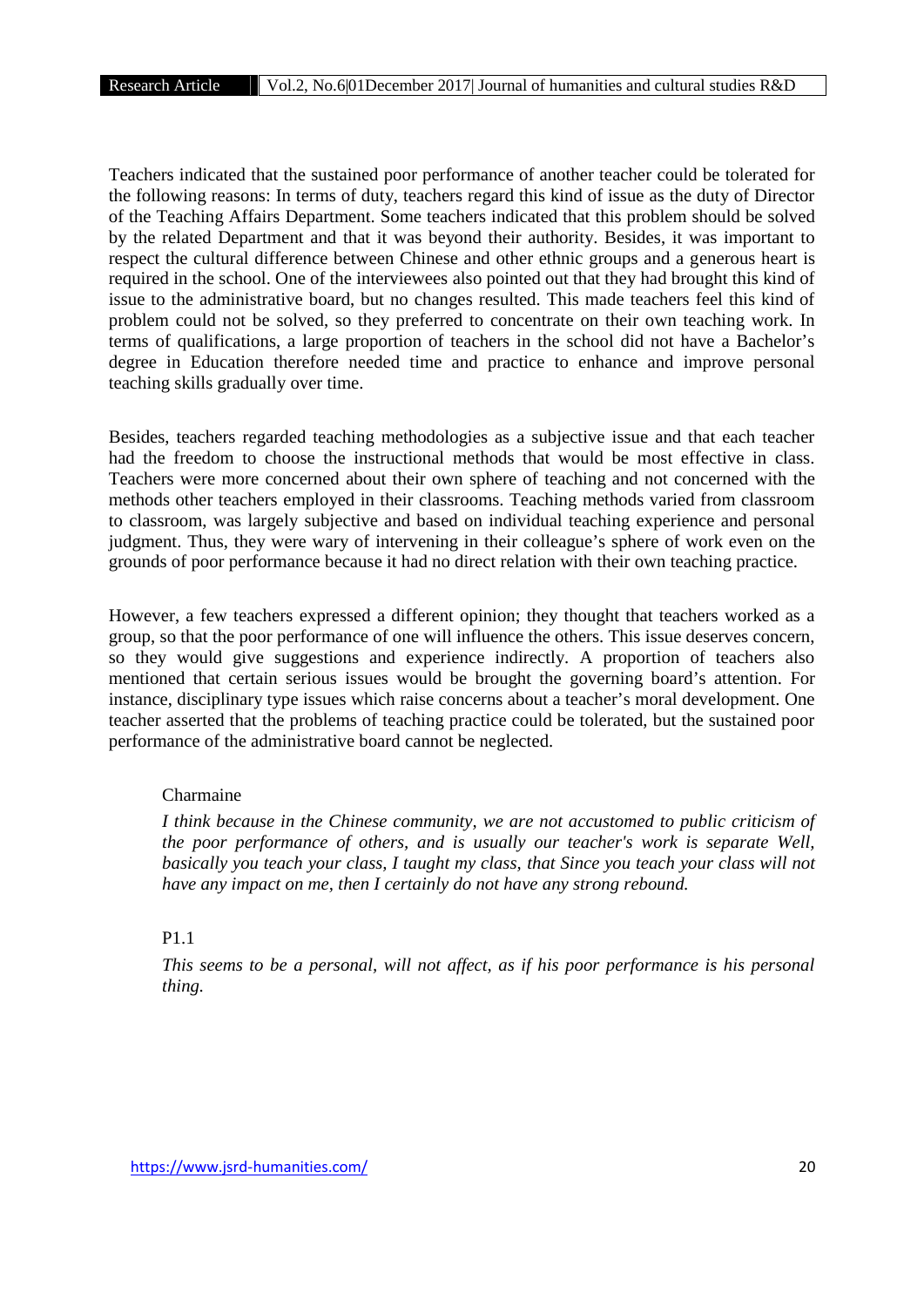

*Figure 12.* The sustained poor performance of a teacher (Views of teachers)



*Figure 13.* The review of teachers' work (Views of teachers)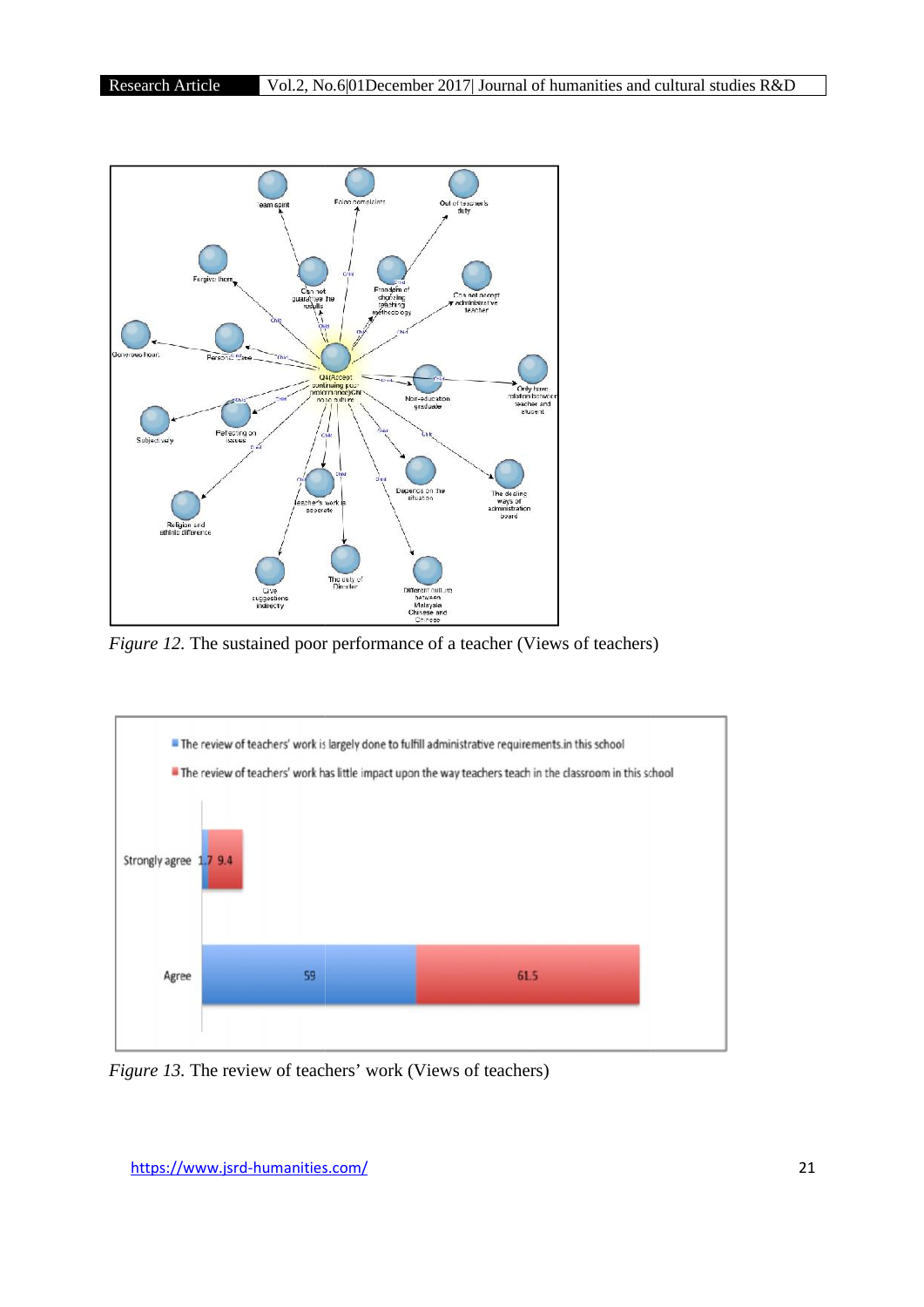It is worthy to note that a proportion of teachers (59%) think that the review of teachers' work is largely done to fulfil administrative requirements in the school. Some teachers (61.5%) indicated that the review of teachers' work has little impact upon the way teachers teach in the classroom (Figure 13).

To summarize, appraisal and feedback has a moderately positive influence on teachers and their work. Teacher agreed that it increases their job satisfaction and, to some degree, their job security, and it significantly increases their development as teachers. Most teachers reported that school evaluation will influence their role in school development initiatives and it will lead to changes in their work responsibilities and job satisfaction.

3.6 Teachers' Perceived Value of the Assessment and Evaluation work

# **What are the teachers' perceived limitation of appraisal and evaluation work done by the school?**

In terms of limitation, lack of communication between school board and teachers was regarded as the most important issue of the school assessment mechanism, teachers indicated that the administrative board evaluated teacher's work and scored the result, then teachers received the score without explanation. Teachers indicated their expectation on further information about the score, for instance, what are the shortcomings, which lead to a low score as well as the teachers' strengths. They hope to have communication with the related Department, but the follow-up activities on assessment rarely happened in the school. Generally, teachers needed more open communication with members of the governing board; teachers mentioned that a 'once only' interaction was not enough to address the issues that the feedback and appraisal process had raised and further checking was needed on whether such issues had been resolved or whether the teachers needed to be supported in resolving such issues.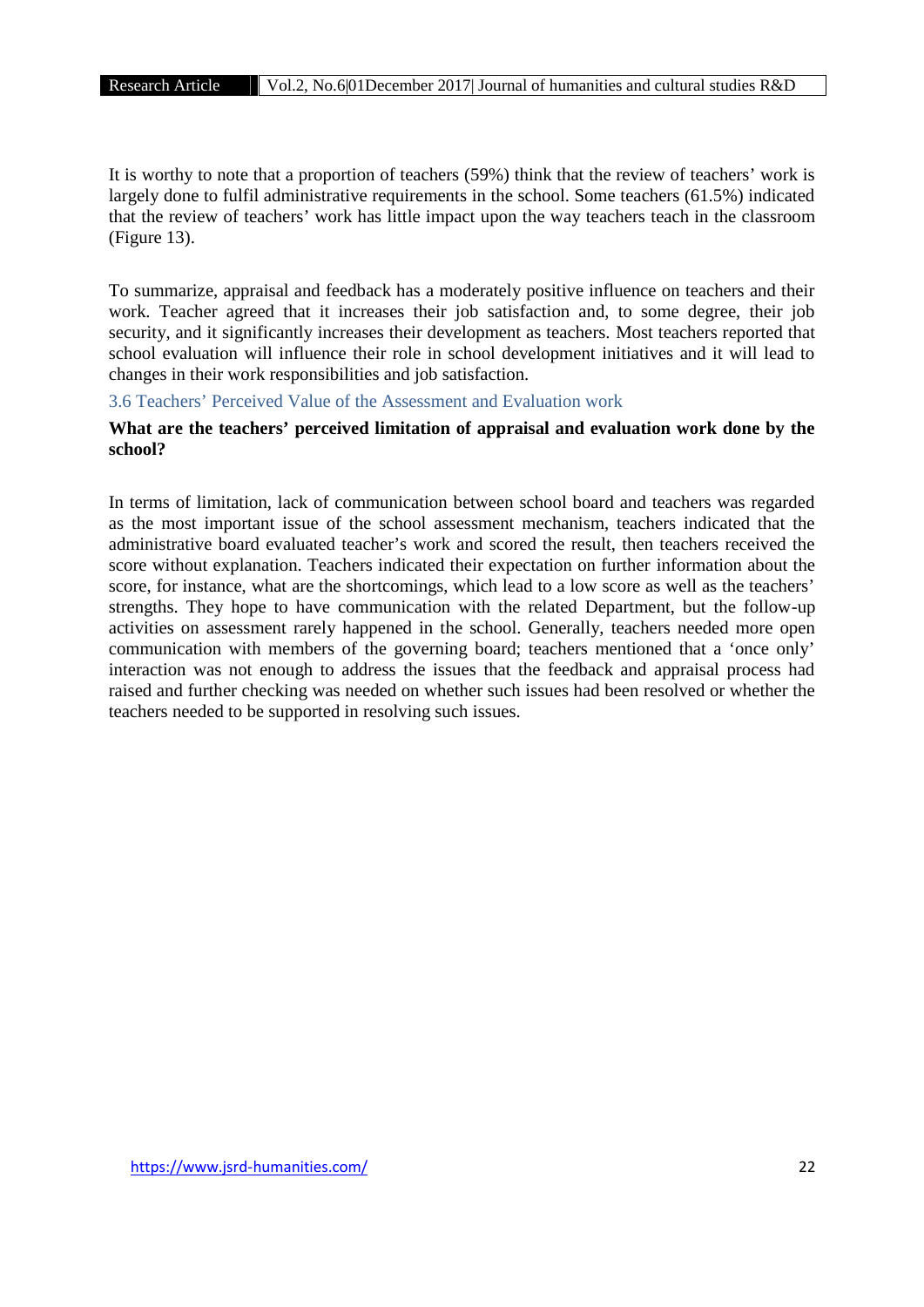

*Figure 14.* Teachers' expectations and suggestions for teacher assessment

Teachers give their opinions as follow:

# Ho

*In fact, in the administrative area, our administration staff will be sent to patrol the class every time. If I am not making an mistake, the inspectors will have a rating on the observation of the situation of those teachers. As for what happened after the patrol we do not know, because we are not that. dministrative area, our administration staff will be sent to patrol the class*<br>*I am not making an mistake, the inspectors will have a rating on the*<br>*the situation of those teachers. As for what happened after the patrol* 

# Charmaine

*If teachers say so, I have thought, in fact, the administrative staff of the tour, they look at just for a minute or two like this, is not accurate, if you say to have a proposal and suggestion, do not give teacher too much pressure. The best time to visit the classroom is time is*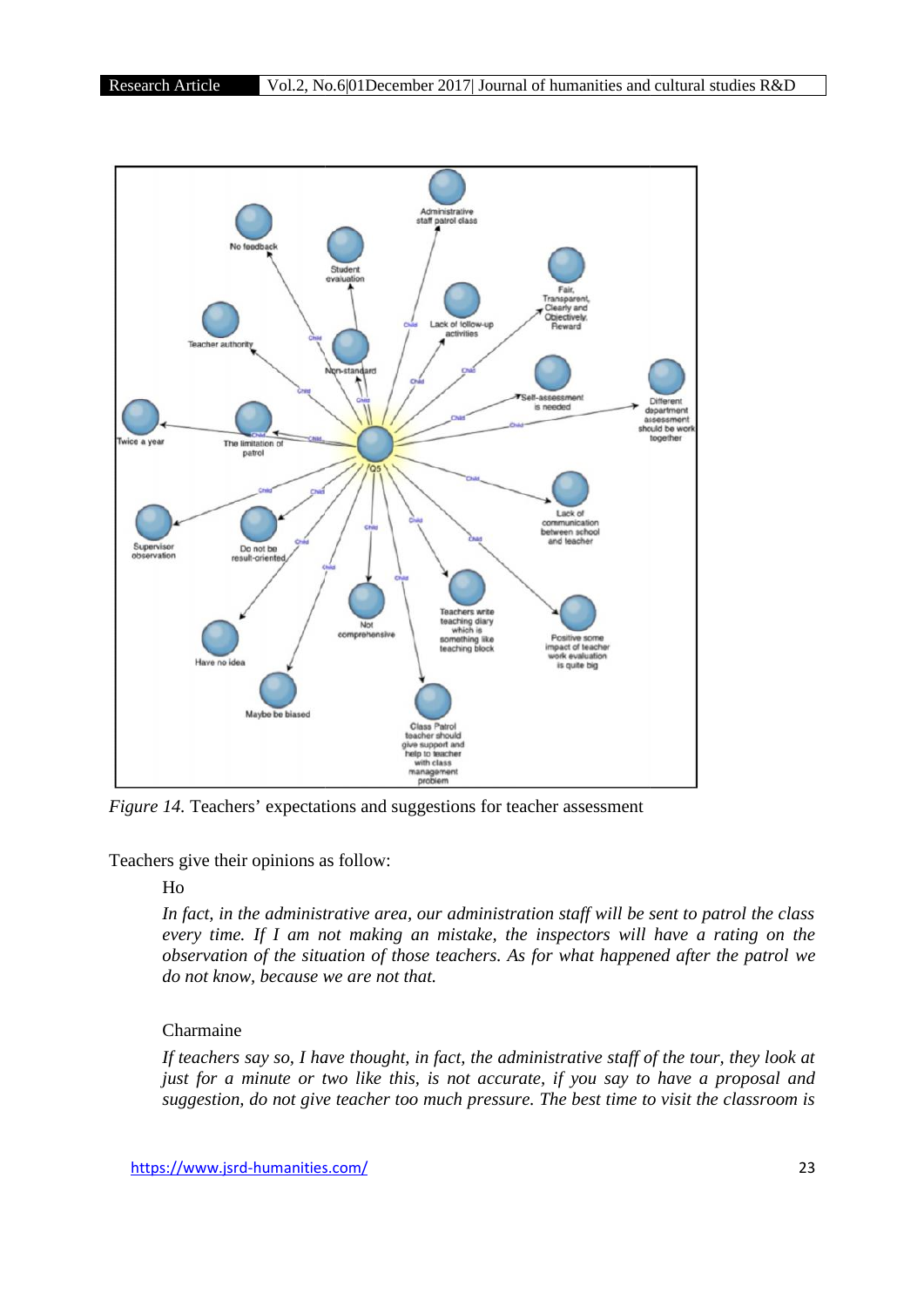*to go inside and sit in for a while, but that will make the teacher more pressure, so I do*<br>not know how to do. *not know how to do.*



*Figure 15.* Suggestions for teacher assessment

With reference to the teaching inspector, teachers pointed that the observation for few minutes outside the classroom cannot accurately reflect a comprehensive evaluation result. Teachers hope that the inspectors or Principals could enter the classroom and observe teachers' teaching practice for a fair and correct assessment outcome. Teachers expressed reservations about this practice; if the inspectors happened to observe students being noisy or unruly at the end of the class period when the students were supposed to be engaged in self-activity or self-reading then the teachers feared that they would be judged poorly on effective classroom management.

Teacher self-evaluation was mentioned as a suggestion to improve the assessment process. Teachers could weigh the quality of their work first. The self-evaluation result should be consistent with the assessment outcome from the school board, and discussed by both parties, if the results are quite different. Teachers also expressed that the assessment could be done twice a year. A more frequent process was good for checking whether the teacher made progress or not. Communication and feedback about the evaluation results was very necessary and important for improvement and correction. All in all, the core of the assessment work should be transparent, clear and objective and teachers considered the evaluation work done annually to have an impact on their development generally. rence to the teaching inspector, teachers pointed that the observation for few minutes<br>e classroom cannot accurately reflect a comprehensive evaluation result. Teachers hope<br>inspectors or Principals could enter the classro

# *4. Conclusion and Discussion*

Teacher appraisal is important to increase teachers' job satisfaction and teaching practice and these factors will impact school quality and school reputation. Teachers play various roles in a school so that the multiple layer assessment was employed for teacher appraisal work in the school. Teachers perceived these internal assessments as ineffectual but nevertheless necessary to fulfil the school's administrative requirement.

The assessments had little impact on teachers' role in the school. Teachers reflected that there The assessments had little impact on teachers' role in the school. Teachers reflected that there was little change in public recognition from the Principal or colleagues, career advancement prospects or salary increments after the assessment. These three aspects are undeniably important to the enhancement of teachers' satisfaction. Some teachers were glad to be informed of their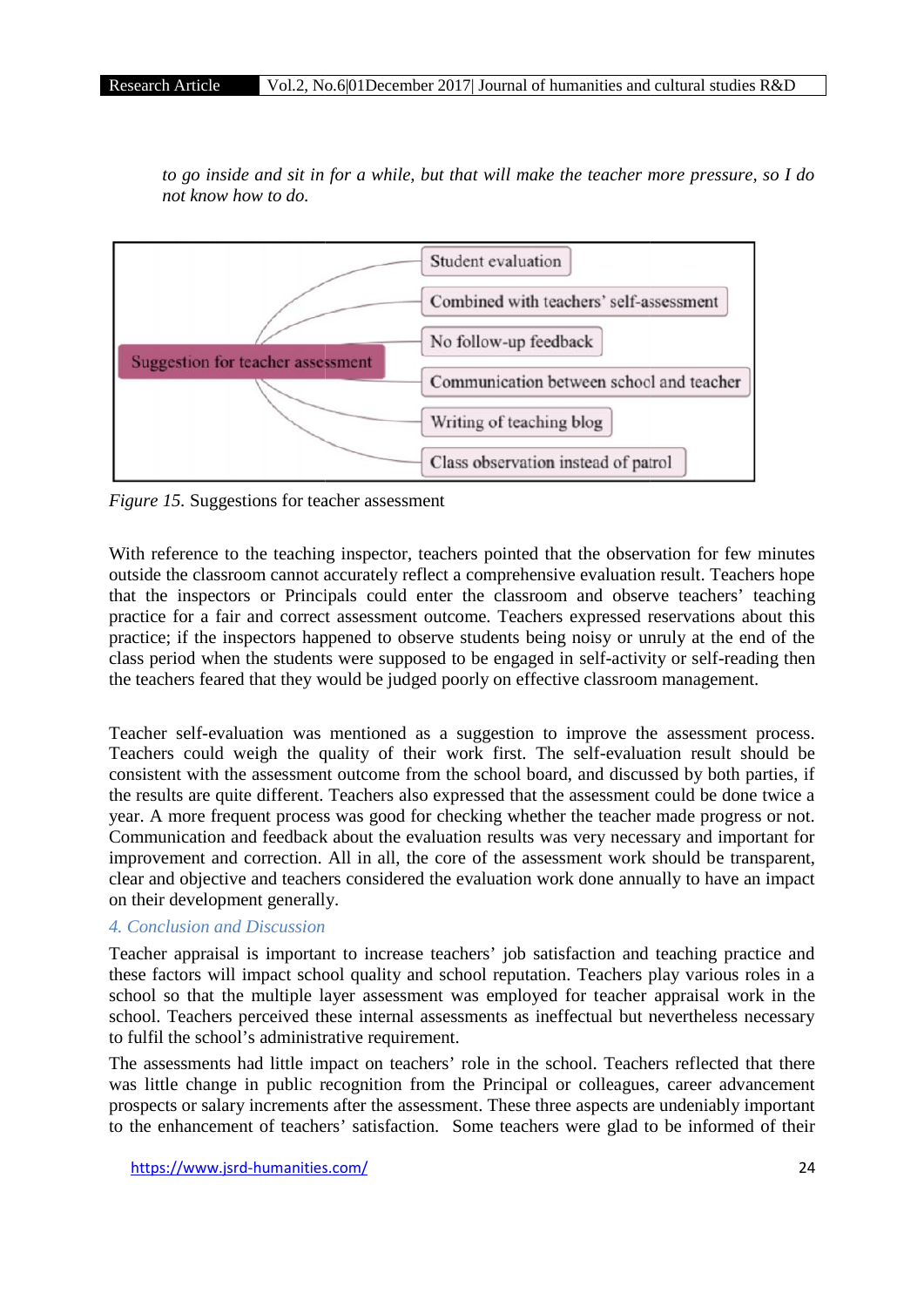areas of weakness but perceived these assessments as inadequate because it was only conducted once a year. They suggested that an appraisal system on a bi-annual basis would yield more accurate results on their performance and classroom teaching methods. Teachers also suggested the incorporation of a self-assessment component into the current system for a more accurate reflection of the school assessment outcome.

Teachers also suggested that classroom observation should replace the current practice of patrolling school corridors by the assessing party. The latter practice has been deemed as largely ineffective; for instance, the few minutes the assessing party spends on observing teaching practice outside the door is not enough. It would be hard to produce an accurate or comprehensive appraisal during that limited time. The head teacher should be actively engaged in classroom observation. Last but not least teachers could maintain a teaching blog, distinct from the lesson plan that could be used for the better understanding of teaching practices.

One of the primary purposes of formal performance appraisals is to provide clear, performance based feedback to employees (Carroll & Schneier, 1982). Feedback should be relevant, timely, factual, helpful, confidential, respectful, tailored to specific needs and encouraging. Teachers that receive relevant information concerning their performance or achievements are more likely to be successful as they engage in the teaching- learning process. Thus, it is important for the feedback process to have these features:

*Relevant,* addresses student and teacher-specific learning and teaching performance, respectively, in addition to achievements, needs and interests;

*Immediate*, provided as soon as information about teacher performance is available;

*Factual,* based on actual student achievement (performance on a test, assignment or project) and teacher's instructional performance and assessment;

*Helpful,* provides suggestions for improvement of teaching and learning;

*Confidential,* given directly to teacher without an intermediary;

*Respectful,* respects students' and teachers' integrity and needs;

*Tailored,* designed to meet individual students' or teachers' specific needs and circumstances;

*Encouraging,* motivates teacher to continue and to increase teaching and learning efforts. (Ovando, 1994)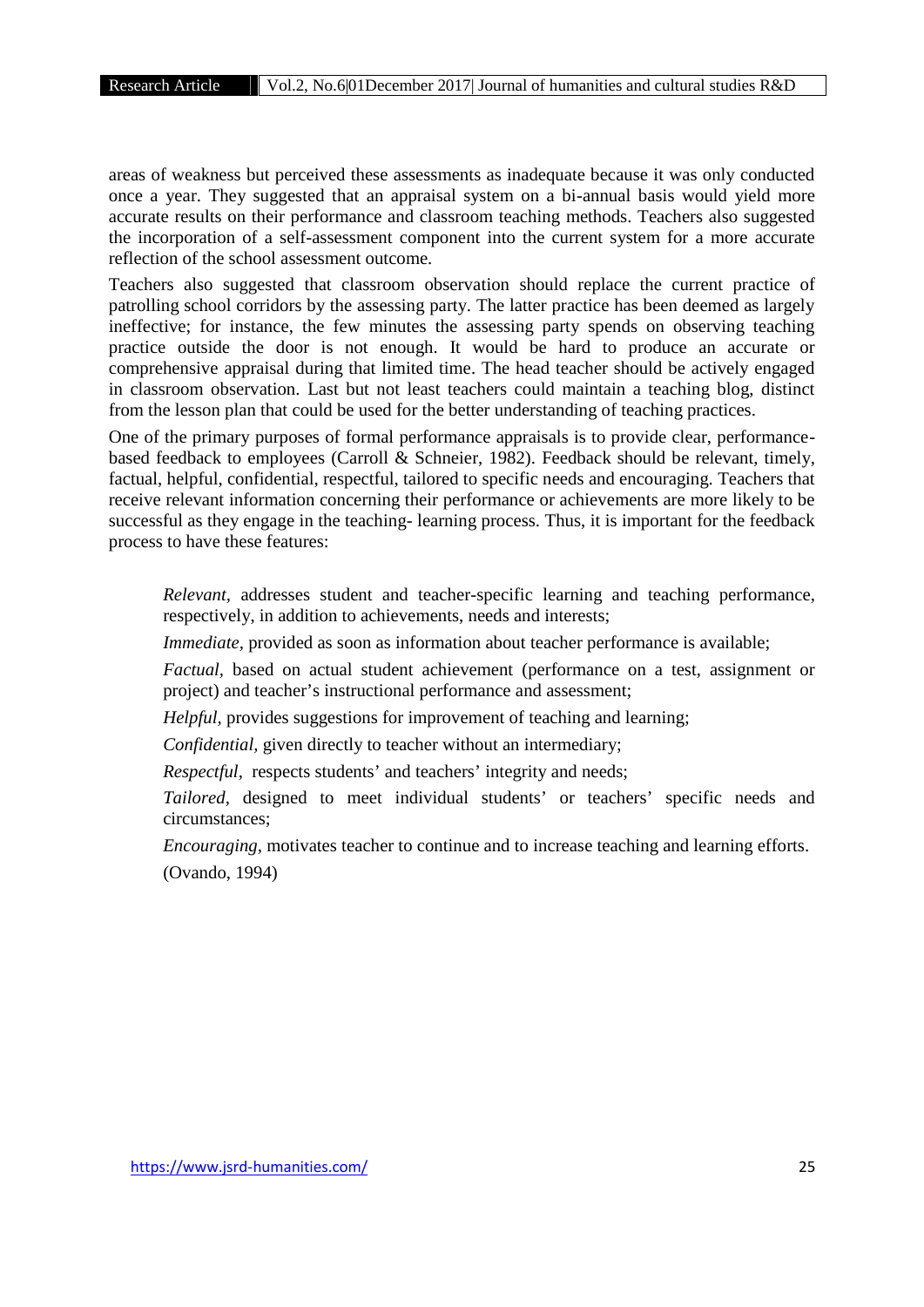#### Acknowledgements

This thesis could not have been finished without the guidance and encouragement of Professor Dr Mogana Dhamotharan. I greatly appreciate all you have done to guide me through this process. Then, I would like to thank the China Scholarship Council and Embassy of China in Malaysia for supporting my study in Malaysia.

Special thanks go to Dr Palani Veloo and Dr See Hoon Peow who provided helpful insights and suggestions that have strengthened my thesis. I would also like to thank Ms Koh Lei Ming of The Independent High School, who provided valuable assistance regarding data collection. Many thanks to Ms Cheong Moey Lian, Ms Chan Yoke Lee and Mr Lee Sui Ang, the three Vice- Principals as well as teachers, students and parents of The Independent High School for spending their time to take part in this lengthy process. Additionally, I would like to thank Ms. Sumita Lee for her kind and valuable help in editing. I also would like to thank Mr Loh Kuo Hao, the administrator of the Confucius Institution of SEGi University for his kind and valuable help in translating excerpts and information from Bahasa Malaysia to Mandarin. I would like to thank my parents and friends for their encouragement during this process.

Time is valuable to all of us, yet many individuals have been generous with their time and knowledge. Ms Lydia Foong, Ms Priya Vijayan and Dr Chong Wei Ying each had their own reassuring words to help alleviate my concerns. I am grateful to every person who has accompanied me on my journal to obtain a doctorate. I am sincerely grateful to all these individuals. I too will try my best to support and help others in the same way you all have helped me.